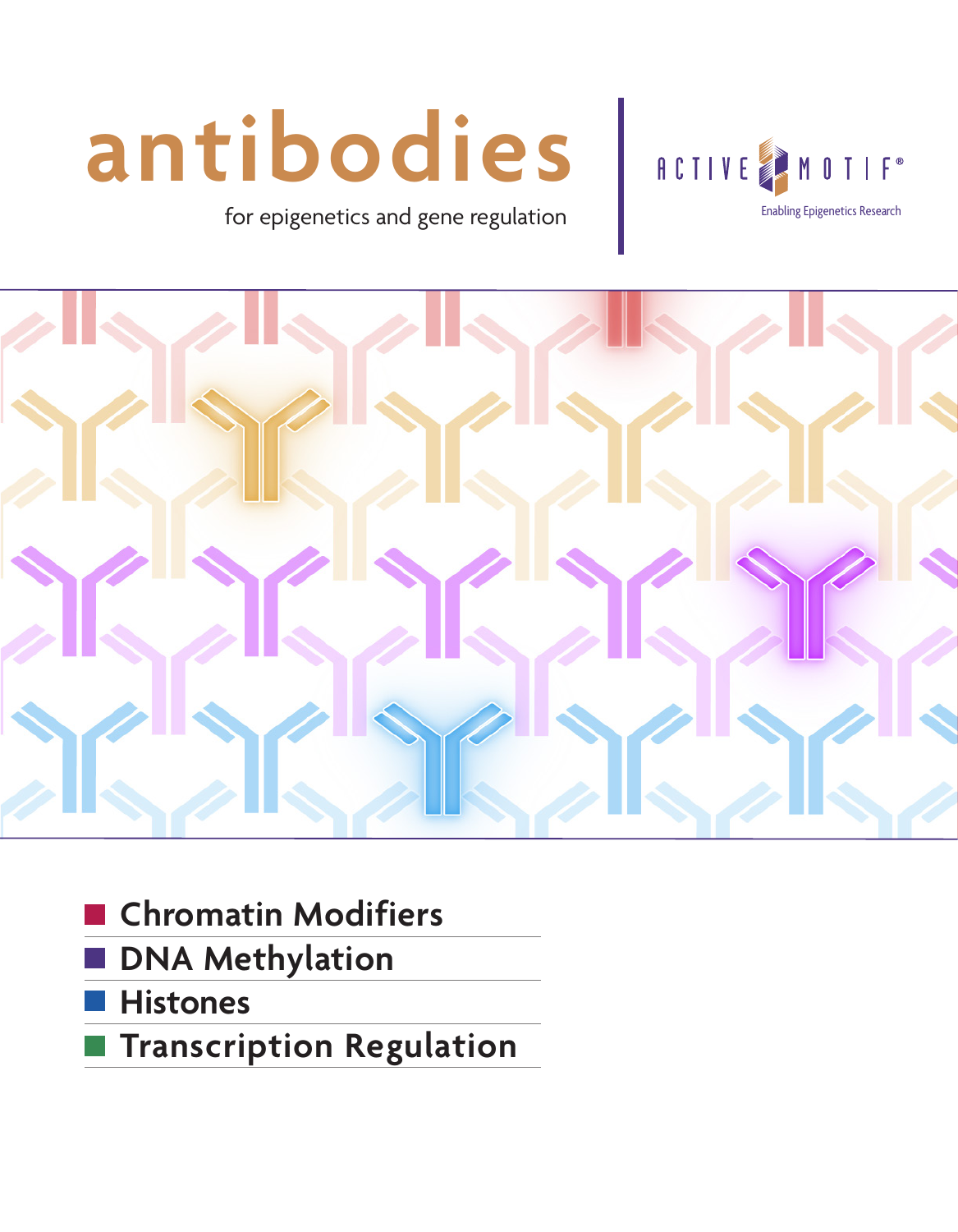#### **Highly Characterized Antibodies for Epigenetics and Gene Regulation**

**At Active Motif, we are committed to providing the highestquality antibodies for studying epigenetics in the context of histone and DNA modifications. Our antibodies are manufactured in-house, and undergo rigorous development and validation procedures to ensure their quality and performance. Our extensive, novel portfolio of monoclonal,**  **polyclonal and AbFlex® recombinant antibodies are validated for the applications you need – chromatin immunoprecipitation (ChIP), ChIP-Seq, Western blot, and Immunofluorescence.** 

**To browse our complete list of antibodies and application data, please visit www.activemotif.com/abs**.

#### **AbFlex® Recombinant Antibodies** *uniquely designed for multiple labeling methods*

**AbFlex® antibodies are recombinant antibodies (rAbs) that have been generated using defined DNA sequences to produce highly specific, reproducible antibodies. The unique advantages of the AbFlex® antibody are its flexible labeling and purification options. Each AbFlex® antibody contains a Sortase recognition motif (LPXTG) to covalently add fluorophores, enzymatic substrates (e.g., HRP), peptides, DNA, drugs, or other labels to the antibody in a directed and reproducible manner. Every antibody also contains a 6xHis tag, which can be used with nickel-based** 

**purification systems, and an avidin tag sequence for enzymatic biotin conjugation using the biotin ligase, BirA.**

**AbFlex is available for a range of Histone Markers, DNA Methylation, and Transcription Factors.** 



#### AbFlex **Recombinant Antibodies**

#### **Sortag-IT™ Labeling Kits** *for site-specific conjugation to AbFlex® rAbs*

**Sortag-IT™ Labeling Kits are designed for site-specific labeling of Active Motif's highly specific AbFlex® recombinant antibodies (rAb) via the Sortase tag recognition sequence (LPXTG) that is incorporated into the heavy chains of each** 



**FIGURE: Sortase A belongs to a family of transpeptidases found in Gram-positive bacteria that catalyze the attachment of poly-Glycine (G)n labels to the sortase recognition sequence. The Sortag-IT Labeling Kits use Active Motif's Sortase A5 pentamutant from** *Staphylococcus aureus* **that is significantly more active than wild-type Sortase to provide a faster, more efficient labeling reaction.** 

**AbFlex antibody. Directly conjugate fluorophores, enzymes (HRP, AP), biotin, peptides, DNA, carbohydrates or other labels to the terminal end of the heavy chain to ensure the antigen binding site remains available for target recognition.**



**Simply add your AbFlex antibody with the poly-Glycine label, add Sortase A5 and incubate for approximately 1 hour. Purification columns are included to remove excess label and Stop Solution is provided to inactivate the Sortase A5 enzyme. Labeled antibodies are ready for downstream analysis.** 

**APPLICATION KEY:** ChIP = Chromatin Immunoprecipitation; DB = Dot Blot; ELISA = Enzyme-linked Immunosorbent Assay; EMSA = Electrophoretic Mobility Shift Assay FC = Flow Cytometry; ICC = Immunocytochemistry; IF = Immunofluorescence; IHC = Immunohistochemistry; IP = Immunoprecipitation; MeDIP = Methyl-DNA Immunoprecipitation; TR-FRET = Time-Resolved Fluorescence Resonance Energy Transfer; WB = Western Blotting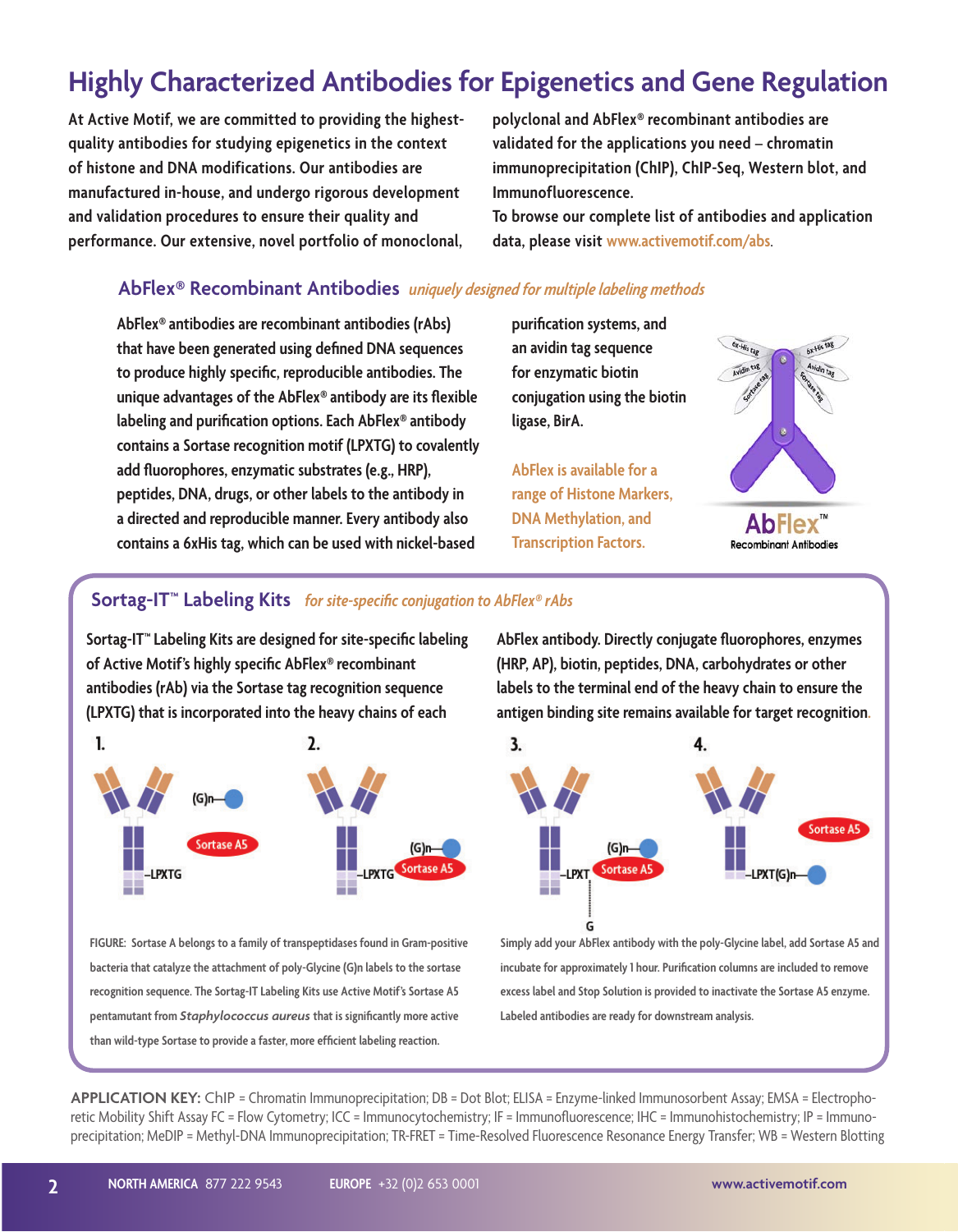| <b>Description</b>                     | <b>Applications</b>         | Cat. No. | <b>Description</b>            | <b>Applications</b>                    | Cat. No. |
|----------------------------------------|-----------------------------|----------|-------------------------------|----------------------------------------|----------|
| <b>CHROMATIN MODIFIERS</b>             |                             |          | CHD2 (pAb)                    | <b>WB</b>                              | 39363    |
| AbFlex® HDAC3 (rAb)                    | <b>WB</b>                   | 91199    | CHD3 (mAb)                    | ICC, IF, IP, WB                        | 61469    |
| AbFlex® JMJD2A (rAb)                   | ELISA, WB                   | 91143    | Chd5 (mAb)                    | ICC, IF, WB                            | 61683    |
| AbFlex® JMJD2B / KDM4B (rAb)           | IP, WB                      | 91305    | CoREST (pAb)                  | <b>WB</b>                              | 39955    |
| AbFlex® KDM5A (rAb)                    | ChIP-Seq, WB                | 91211    | <b>CTCF (pAb)</b>             | ChIP, ChIP-Seq, EMSA, ICC, IF, IHC, WB | 61311    |
| AbFlex® Mi-2 beta (CHD4) (rAb)         | WB                          | 91275    | CUL4B (pAb)                   | WB                                     | 61445    |
| AbFlex® Mili / PiwiL2 (rAb)            | <b>WB</b>                   | 91253    | Dicer (mAb)                   | <b>WB</b>                              | 39817    |
| AbFlex® N6-Methyladenosine (m6A) (rAb) | DB, IP                      | 91261    | DMAP1 (pAb)                   | IP, WB                                 | 61675    |
| AbFlex® Nucleolin antibody (rAb)       | WB                          | 91231    | DOTIL (pAb)                   | WB                                     | 39953    |
| AbFlex® Rad21 antibody (rAb)           | IF, WB                      | 91245    | Drosha (pAb)                  | IP, WB                                 | 39783    |
| AbFlex® SMARCA1 / SNF2L1 (rAb)         | <b>WB</b>                   | 91225    | EED (mAb)                     | ChIP, ChIP-Seq, IHC                    | 61203    |
| AbFlex® Suz12 (rAb)                    | IP                          | 91163    | ELP3 (pAb)                    | WB                                     | 39949    |
| AATF / Che-1 (mAb)                     | IF, WB                      | 61789    | EuHMTI (pAb)                  | <b>WB</b>                              | 39777    |
| Acf1 (pAb)                             | ICC, IF, WB                 | 39721    | GCN5 (pAb)                    | IP, WB                                 | 39831    |
| <b>ACTL6B</b> (pAb)                    | <b>WB</b>                   | 61691    | HDAC1 (mAb)                   | ChIP, ICC, IF, IHC, IP, WB             | 39531    |
| AEBP2 (pAb)                            | WB                          | 61539    | HDAC2 (mAb)                   | ChIP, ICC, IF, WB                      | 39533    |
| Ago1 (mAb)                             | IP, WB                      | 61071    | HDAC3 (pAb)                   | ChIP, WB                               | 40968    |
| Ago1/2/3 (mAb)                         | ChIP, ICC, IF, IHC, IP, WB  | 39937    | HDAC4 (pAb)                   | ChIP, ChIP-Seq, WB                     | 40969    |
| Ago2 (mAb)                             | ICC, IF, IP, WB             | 39853    | HDAC5 (pAb)                   | ChIP, IP, WB                           | 40970    |
| Ago3 (mAb)                             | ChIP, ICC, IF, IP           | 39787    | HDAC6 (pAb)                   | ChIP, WB                               | 40971    |
| Ago4 (mAb)                             | IP, WB                      | 39855    | HDAC9 (pAb)                   | <b>WB</b>                              | 39793    |
| AIB1 / SRC-3 (pAb)                     | ChIP, WB                    | 39797    | HDACII (pAb)                  | WB                                     | 39208    |
| AIB3 (pAb)                             | IHC, WB                     | 39835    | HIPK1 (mAb)                   | ICC, IF                                | 39725    |
| APOBEC2 (pAb)                          | WB                          | 39985    | HIPK2 (mAb)                   | ICC, IF, IHC, IP, WB                   | 39677    |
| ASH2L (pAb)                            | ChIP, ChIP-Seq, WB          | 39099    | HIRA (mAb)                    | ICC, IF, WB                            | 39557    |
| Aurora B (pAb)                         | ICC, IF, WB                 | 39261    | HMG-1 (pAb)                   | <b>WB</b>                              | 39551    |
| <b>BAP1 pAb)</b>                       | <b>WB</b>                   | 61501    | HMGA1 (pAb)                   | ICC, IF, WB                            | 39615    |
| <b>BAZ2A</b> (pAb)                     | WB                          | 61707    | HMGA2 / HMGI-C (pAb)          | IP, WB                                 | 61041    |
| beta-Catenin (pAb)                     | IP, WB                      | 61487    | HMGN1 (pAb)                   | IP, WB                                 | 39833    |
| BLIMP1 / PRDM1 (pAb)                   | <b>WB</b>                   | 61053    | HP1 gamma phospho Ser93 (pAb) | WB                                     | 39655    |
| BMI-1 (mAb)                            | ChIP, ChIP-Seq, IF, IHC, WB | 39993    | $HP1\beta$ (pAb)              | WB                                     | 39295    |
| Boris / CTCFL (pAb)                    | ChIP, ChIP-Seq, WB          | 39851    | HP1 $\alpha$ (mAb)            | ICC, IF, IP, WB                        | 39979    |
| BRD2 (pAb)                             | ChIP, ChIP-Seq              | 61797    | ING1 (mAb)                    | ICC, IF, WB                            | 61459    |
| BRD3 (pAb)                             | ChIP, ChIP-Seq, WB          | 61489    | JARIDIC / KDM5C (pAb)         | WB                                     | 39263    |
| <b>BRD4</b> (pAb)                      | ChIP, ChIP-Seq, IHC, WB     | 39909    | JMJD2A (mAb)                  | WB                                     | 39815    |
| BRD8 / SMAP2 (pAb)                     | ChIP, ChIP-Seq, WB          | 61007    | JMJD2B / KDM4B (pAb)          | ICC, IF, IP, WB                        | 61221    |
| BRD9 (pAb)                             | ChIP, ChIP-Seq, IHC, IP, WB | 61537    | JMJD2D (pAb)                  | WB                                     | 39247    |
| CABINI (pAb)                           | IP, WB                      | 61597    | JMJD2F (pAb)                  | WB                                     | 39257    |
| CAF-1 p150 (mAb)                       | ICC, IF, IP, WB             | 39997    | JMJD3 / KDM6B (mAb)           | WB                                     | 61387    |
| CAF-1 p60 (mAb)                        | ICC, IF, IP, WB             | 39995    | JMJD6 (pAb)                   | WB                                     | 61493    |
| CARM1 (pAb)                            | ChIP, IHC, IP, WB           | 39251    | KAT5 (pAb)                    | WB                                     | 61545    |
| Cas9 (mAb)                             | ChIP, ICC, IF, IP, WB       | 61577    | KDMIB / LSD2 (pAb)            | WB                                     | 61457    |
| CBX8 (pAb)                             | WB                          | 61237    | KDM4C (pAb)                   | WB                                     | 61687    |
| CHD1 (mAb)                             | ICC, IF, WB                 | 39989    | KMT2E (MLL5) (pAb)            | WB                                     | 61447    |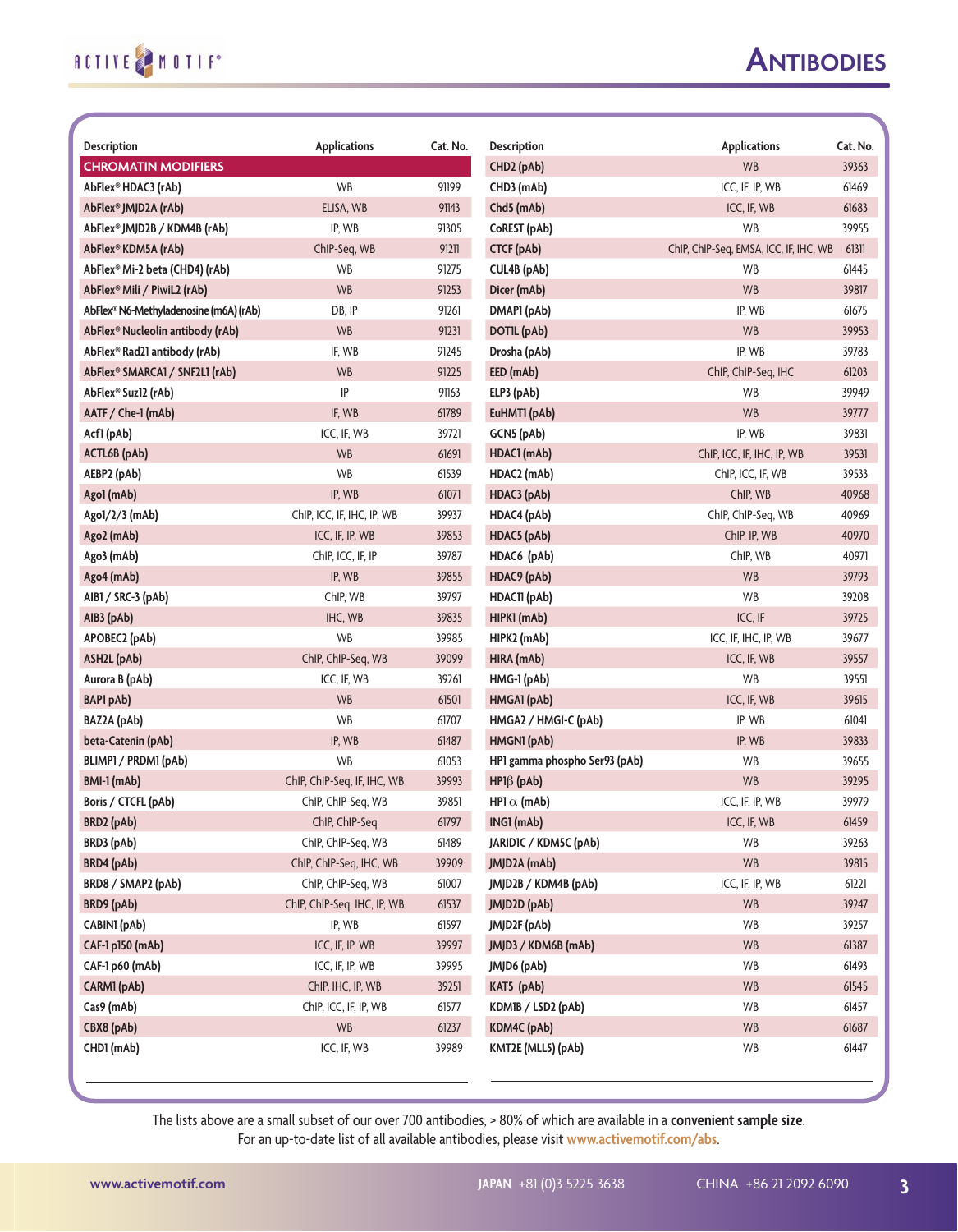# RCTIVE MOTIF

| <b>Description</b>                    | <b>Applications</b>             | Cat. No. | <b>Description</b>                     | <b>Applications</b>             | Cat. No. |
|---------------------------------------|---------------------------------|----------|----------------------------------------|---------------------------------|----------|
| <b>CHROMATIN MODIFIERS, continued</b> |                                 |          | RbAp46/48 (pAb)                        | ChIP, WB                        | 39198    |
| L3MBTL1 (pAb)                         | ChIP, WB                        | 39182    | RBBP5 (pAb)                            | ChIP, ChIP-Seq, WB              | 61405    |
| L3MBTL2 (pAb)                         | IP, WB                          | 39569    | <b>REST</b> (pAb)                      | <b>WB</b>                       | 61571    |
| Lamin A, mature (mAb)                 | ICC, IF, IP, WB                 | 39961    | RING1 (pAb)                            | <b>WB</b>                       | 61517    |
| Lamin A/C (mAb)                       | ICC, IF, WB                     | 39287    | Ring1B (mAb)                           | ChIP, ChIP-Seq, ICC, IF, IP, WB | 39663    |
| Lamin B1 (pAb)                        | <b>WB</b>                       | 39095    | Rsf1 (pAb)                             | WB                              | 39579    |
| LAP2 alpha (mAb)                      | <b>WB</b>                       | 39267    | <b>RUVBL1</b> (pAb)                    | <b>WB</b>                       | 61711    |
| LSD1 / KDM1A (pAb)                    | ChIP, IP, WB                    | 39186    | SAP30 (pAb)                            | ChIP, ChIP-Seg, WB              | 39731    |
| LSH (pAb)                             | <b>WB</b>                       | 61595    | SATB1 (pAb)                            | <b>WB</b>                       | 39839    |
| Menin (pAb)                           | ChIP, ChIP-Seq, WB              | 61005    | SET8 / PR-SET7 antibody (pAb)          | WB                              | 61009    |
| MEP50 (pAb)                           | <b>WB</b>                       | 39190    | SETD7 / SET7 antibody (pAb)            | <b>WB</b>                       | 61451    |
| Mi-2 (mAb)                            | IF, IP, WB                      | 61463    | SFMBTI antibody (pAb)                  | ChIP, ChIP-Seq, IF, IP, WB      | 61759    |
| Mi-2 beta (pAb)                       | ICC, IF, IHC, WB                | 39289    | SIN3A antibody (pAb)                   | ChIP, WB                        | 39865    |
| Mili / PiwiL2 (mAb)                   | ICC, IF, IP, WB                 | 61143    | SMARCA1 / SNF2L1 (mAb)                 | IHC, WB                         | 61465    |
| MINA (pAb)                            | <b>WB</b>                       | 61713    | SMARCA2 / BRM (mAb)                    | ChIP, ICC, IF, WB               | 39805    |
| MLL / HRX (pAb)                       | ChIP, ChIP-Seq, ICC, IF, IP, WB | 61295    | SMARCA4 / BRG1 (mAb)                   | ICC, IF, WB                     | 39807    |
| MMSET / WHSCI (mAb)                   | ICC, IF, WB                     | 39879    | SMARCA5 (mAb)                          | ChIP, ICC, IF, IP, WB           | 39543    |
| MOF / MYSTI (pAb)                     | ICC, IF, WB                     | 61245    | SMARCALI / HARP (mAb)                  | IP, WB                          | 61115    |
| MRG15 (pAb)                           | <b>WB</b>                       | 39361    | <b>SMARCB1</b> antibody (mAb)          | ICC, IF, WB                     | 61649    |
| MTA2 (pAb)                            | <b>WB</b>                       | 39359    | SMARCC1 / BAF155 (pAb)                 | ICC, IF, WB                     | 61409    |
| Nap1 (pAb)                            | IF, WB                          | 39577    | SMARCC2 / BAF170 (pAb)                 | ICC, IF, WB                     | 61471    |
| NAPILI (pAb)                          | <b>WB</b>                       | 39841    | SMARCE1 (pAb)                          | <b>WB</b>                       | 61729    |
| NCAPH2 (mAb)                          | ICC, IF, WB                     | 61681    | SMC1- $\alpha$ (pAb)                   | ChIP-Seq, IP, WB                | 61067    |
| NCoA4 / ELE1 (pAb)                    | WB                              | 39895    | SMC3 (pAb)                             | WB                              | 61131    |
| Nucleophosmin (pAb)                   | <b>WB</b>                       | 39849    | SMC4 (pAb)                             | IP, WB                          | 61129    |
| O-GlcNAc (mAb)                        | IP, WB                          | 61453    | SMRT / NCoR2 (pAb)                     | WB                              | 39845    |
| OGT/O-GlcNAc transferase (pAb)        | ChIP, ChIP-Seq, WB              | 61355    | Smyd3 (pAb)                            | IHC, WB                         | 61407    |
| p300 (mAb)                            | ChIP, ChIP-Seq, ICC, IF, IP, WB | 61401    | SNF5 (pAb)                             | WB                              | 39775    |
| PARP-1 C-terminal (pAb)               | ChIP, ChIP-Seq, WB              | 39561    | STAG1 (pAb)                            | <b>WB</b>                       | 61561    |
| PARP-1 N-terminal (pAb)               | ChIP-Seq, IP, WB                | 61639    | SUV39H1 (mAb)                          | ChIP, ICC, IP, WB               | 39785    |
| PARP-2 (pAb)                          | ChIP, IF, IP, WB                | 39743    | Suz12 (pAb)                            | ChIP, ChIP-Seq, IF, WB          | 39357    |
| PCL2 (mAb)                            | WB                              | 61153    | TRF2 (pAb)                             | IP, WB                          | 39223    |
| PELP1 (pAb)                           | <b>WB</b>                       | 61263    | TRIM24 (pAb)                           | IP, WB                          | 61551    |
| Phc1 (mAb)                            | ICC, IF, IP, WB                 | 39723    | Ubn1 (pAb)                             | <b>WB</b>                       | 39869    |
| Phc2 (mAb)                            | ChIP, ICC, IF, IP, WB           | 39661    | Uhrf1 (mAb)                            | ICC, IF, IHC, IP, WB            | 61341    |
| PHF20 (pAb)                           | WB                              | 61123    | WDR5 (pAb)                             | WB                              | 61485    |
| PHF6 (pAb)                            | <b>WB</b>                       | 61807    | WRN (mAb)                              | ICC, IF, IHC, WB                | 61169    |
| PHF8 (pAb)                            | WB                              | 39711    |                                        |                                 |          |
| PKC-B (pAb)                           | <b>WB</b>                       | 61733    | <b>Description</b>                     | <b>Applications</b>             | Cat. No. |
| PKM2 (pAb)                            | WB                              | 61423    | <b>DNA METHYLATION</b>                 |                                 |          |
| PRMT2 (pAb)                           | ICC, IF, WB                     | 61491    | AbFlex® 5-methylcytosine (rAb)         | DB, MeDIP                       | 91187    |
| PRMT5 (pAb)                           | ChIP-Seq, WB                    | 61001    | AbFlex® N6-Methyladenosine (m6A) (rAb) | DB, IP                          | 91261    |
| PRMT6 (pAb)                           | <b>WB</b>                       | 61003    | AbFlex® TET1 (rAb)                     | ChIP-Seq                        | 91171    |
| Rad21 (mAb)                           | ICC, IF, WB                     | 39383    | 3-Methylcytosine (3-mC) (pAb)          | DB, ICC, IF                     | 61179    |
| RAP1 / TERF2IP (pAb)                  | IP, WB                          | 61069    | 5-Carboxylcytosine (5-caC) (pAb)       | DB, ICC, IF, IHC, WB            | 61225    |
| RB1 (pAb)                             | IP, WB                          | 61585    |                                        |                                 |          |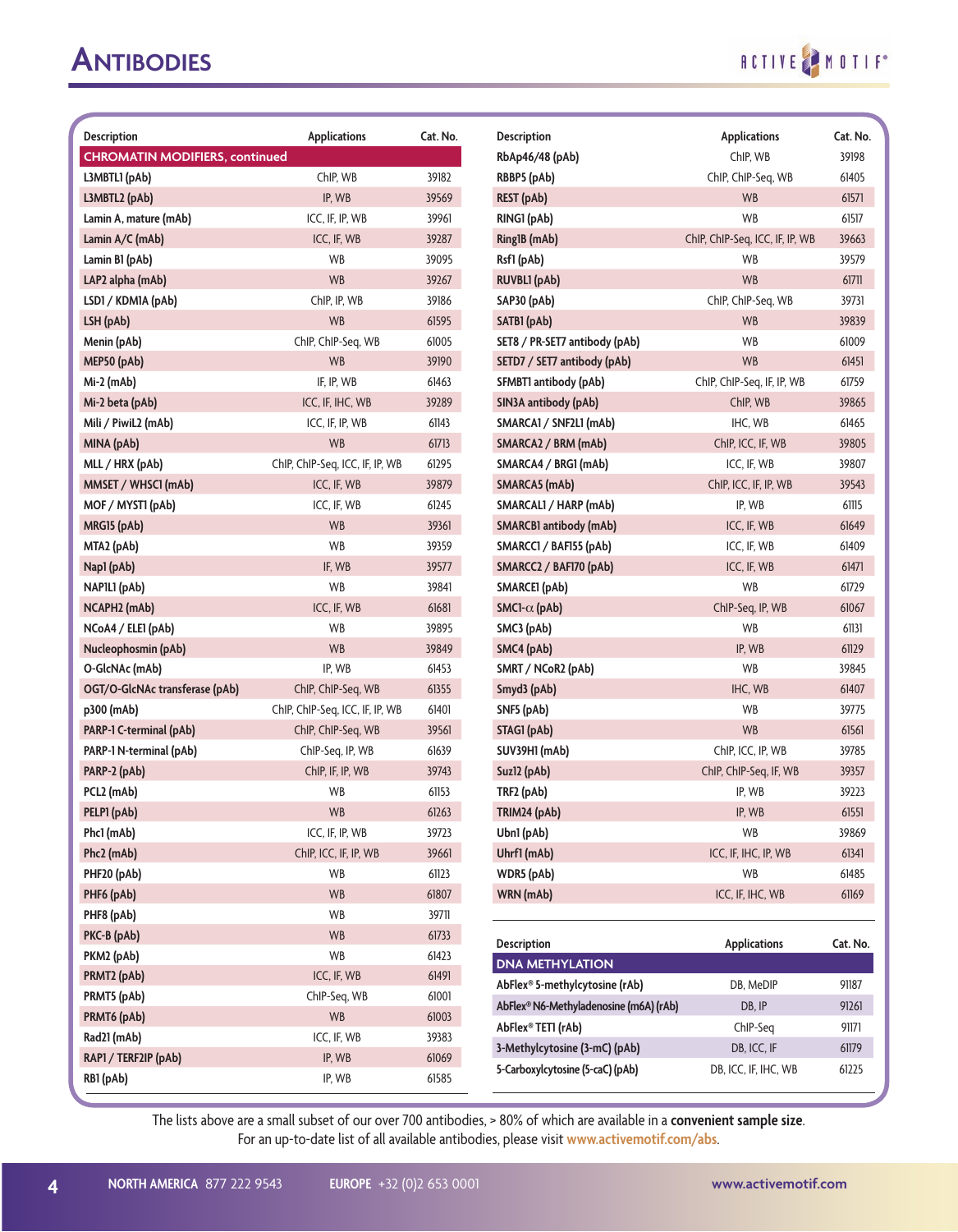| <b>Description</b>                           | <b>Applications</b>                | Cat. No. | <b>Description</b>                                 | <b>Applications</b>                | Cat. No.       |
|----------------------------------------------|------------------------------------|----------|----------------------------------------------------|------------------------------------|----------------|
| <b>DNA Methylation, continued</b>            |                                    |          | AbFlex® Histone H3K27me3 (rAb)                     | DB, WB                             | 91167          |
| 5-Formylcytosine (5-fC) (pAb)                | DB, ICC, IF, IHC, WB               | 61223    | AbFlex® Histone H3K36me3 (rAb)                     | ChIP, ChIP-Seq, WB                 | 91265          |
| 5-Hydroxymethylcytosine (5-hmC) (mAb)        | DB, ICC, IF, IHC, MeDIP            | 39999    | AbFlex® Histone H3K4me0 (rAb, mouse)               | DB, WB                             | 91267          |
| 5-Hydroxymethylcytosine (5-hmC) (pAb)        | DB, FC, ICC, IF, IHC, MeDIP        | 39769    | AbFlex® Histone H3K4me0 (rAb, rabbit)              | DB, WB                             | 91317          |
| 5-Hydroxymethylcytosine (5-hmC) (rAb)        | DB, IF, IHC                        | 91309    | AbFlex® Histone H3K4me1 (rAb)                      | <b>WB</b>                          | 91289          |
| 5-mCpA (mAb)                                 | DB                                 | 61783    | AbFlex® Histone H3K4me2 (rAb)                      | ChIP, ChIP-Seq, WB                 | 91321          |
| 5-Methylcytosine (5-mC) (mAb)                | DB, ELISA, ICC, IF, IHC, MeDIP, WB | 39649    | AbFlex® Histone H3K4me3 (rAb)                      | ChIP, ChIP-Seq, DB, WB             | 91263          |
| 5-Methylcytosine (5-mC) (pAb)                | ChIP, DB, IHC, MeDIP               | 61255    | AbFlex® Histone H3K56ac (rAb)                      | ChIP-Seq, ELISA                    | 91127          |
| APOBEC2 (pAb)                                | <b>WB</b>                          | 39985    | AbFlex® Histone H3K9ac (rAb)                       | ChIP, ChIP-Seq, ELISA, ICC, IF, WB | 91103          |
| DNMT1 (mAb)                                  | ChIP, IHC, IP, WB                  | 39204    | AbFlex® Histone H3K9me0 (rAb)                      | ChIP, ChIP-Seq, ELISA, ICC, IF, WB | 91155          |
| DNMTI (pAb)                                  | IF, IP, WB                         | 39905    | AbFlex® Histone H4 (rAb)                           | <b>WB</b>                          | 91295          |
| DNMTI monomethyl Lys142 (pAb)                | <b>WB</b>                          | 61497    | AbFlex® Histone H4K20me1 (rAb)                     | <b>WB</b>                          | 91291          |
| DNMT3A (mAb)                                 | ChIP, IHC, WB                      | 39206    | AbFlex® Histone H4K20me3 (rAb)                     | ChIP, ChIP-Seq, ELISA, ICC, IF, WB | 91107          |
| DNMT3A (pAb)                                 | IHC, WB                            | 39897    | AbFlex® Histone H4K5ac/K8ac (rAb)                  | ChIP, ChIP-Seq, DB, ELISA, WB      | 91319          |
| DNMT3A dimethyl Lys44 (pAb)                  | <b>WB</b>                          | 61323    | Histone H1 (mAb)                                   | ChIP, ChIP-Seq, IF, IP, WB         | 61785          |
| DNMT3B (mAb)                                 | <b>WB</b>                          | 61503    | Histone H1 (pAb)                                   | ICC, IF, WB                        | 39707          |
| DNMT3B (pAb)                                 | <b>WB</b>                          | 39899    | Histone H1 (pAb)                                   | <b>WB</b>                          | 61201          |
| DNMT3L (pAb)                                 | <b>WB</b>                          | 39907    | Histone H1.0 (pAb)                                 | <b>WB</b>                          | 61417          |
| HP1 gamma phospho Ser93 (pAb)                | <b>WB</b>                          | 39655    | Histone H1.5S17ph (pAb)                            | DB, WB                             | 61107          |
| HP1 $\alpha$ (pAb)                           | <b>WB</b>                          | 39295    | Histone H2A (pAb)                                  | <b>WB</b>                          | 39209          |
| HP1 $\beta$ (mAb)                            | ICC, IF, IP, WB                    | 39979    | Histone H2A (pAb)                                  | ChIP, IP, WB                       | 39235          |
| MBD1 (mAb)                                   | <b>WB</b>                          | 39215    | Histone H2A (pAb)                                  | ChIP, WB                           | 39945          |
| MBD1 (pAb)                                   | <b>WB</b>                          | 39857    | Histone H2A, acidic patch (pAb)                    | ChIP, WB                           | 39111          |
| MBD2 (pAb)                                   | <b>WB</b>                          | 39547    | Histone H2A, C-terminal (pAb)                      | IF, WB                             | 39591          |
| MBD3 (mAb)                                   | <b>WB</b>                          | 39216    | Histone H2A.J (pAb)                                | DB, WB                             | 61793          |
| MBD4 (pAb)                                   | <b>WB</b>                          | 39217    | Histone H2A.X (pAb)                                | ChIP, ICC, IF, WB                  | 39689          |
| MeCP2 (mAb)                                  | ChIP, ICC, IF, IHC, IP, WB         | 61285    | Histone H2A.XS139ph (pAb)                          | ICC, IF, WB                        | 39117          |
| MeCP2 (pAb)                                  | <b>WB</b>                          | 39188    | Histone H2A.XS139ph (rAb)                          | ICC, WB                            | 91313          |
| MeCP2 phospho Ser80 (pAb)                    | <b>WB</b>                          | 39733    | Histone H2A.XY142ph (pAb)                          | DB, WB                             | 61617          |
| TDG / Thymine-DNA glycosylase (pAb)          | <b>WB</b>                          | 61437    | Histone H2A.Z (pAb)                                | ChIP, ChIP-Seq, DB, IF, WB         | 39113          |
| Tet1 (mAb)                                   | ChIP-Seq, ICC, IF, IP, WB          | 61741    | Histone H2A.Z (pAb)                                | ChIP, ChIP-Seg, DB, ICC, IF, WB    | 39943          |
| Tet1 (pAb)                                   | ChIP, ChIP-Seq, IHC                | 61443    | Histone H2A.Z.2.2 (mAb)                            | <b>WB</b>                          | 61737          |
| Tet2 (mAb)                                   | IP, WB                             | 61389    | Histone H2A/H4S1ph (pAb)                           | DB, WB                             | 39115          |
| Tet3 (mAb)                                   | ICC, IF, IP, WB                    | 61743    | Histone H2AK5ac (pAb)                              | WB                                 | 39107          |
| Tet3 (pAb)                                   | ChIP, WB                           | 61395    | Histone H2AK9ac (pAb)                              | DB, WB                             | 39109          |
| Uhrf1 (mAb)                                  | ICC, IF, IHC, IP, WB               | 61341    | Histone H2AQ104me1 (pAb)                           | DB, WB<br>ChIP, DB, WB             | 61605<br>39271 |
| Uhrf1 (pAb)                                  | <b>WB</b>                          | 39625    | Histone H2AS129ph (pAb)<br>Histone H2AT120ph (pAb) | DB, WB                             | 39391          |
|                                              |                                    |          | Histone H2AT120ph (pAb)                            | DB, IF, WB                         | 61195          |
|                                              |                                    |          | Histone H2Av (mAb)                                 | ChIP, WB                           | 61751          |
| <b>Description</b>                           | <b>Applications</b>                | Cat. No. | Histone H2Av (pAb)                                 | ChIP, ChIP-Seq, WB                 | 39715          |
| <b>HISTONES</b>                              |                                    |          | Histone H2B (pAb)                                  | <b>WB</b>                          | 39125          |
| AbFlex® Histone H3, C-terminal (rAb, Mouse)  | WB                                 | 91297    | Histone H2B (pAb)                                  | ChIP, WB                           | 39237          |
| AbFlex® Histone H3, C-terminal (rAb, Rabbit) | ChIP, WB                           | 91299    | Histone H2B (pAb)                                  | WB                                 | 39947          |
| AbFlex® Histone H3.3 (rAb)                   | ChIP-Seq, WB                       | 91191    | Histone H2BK120ac (pAb)                            | ChIP, ChIP-Seq, DB, IF, WB         | 39119          |
| AbFlex® Histone H3K27ac (rAb)                | ChIP-Seq, ELISA, WB                | 91193    |                                                    |                                    |                |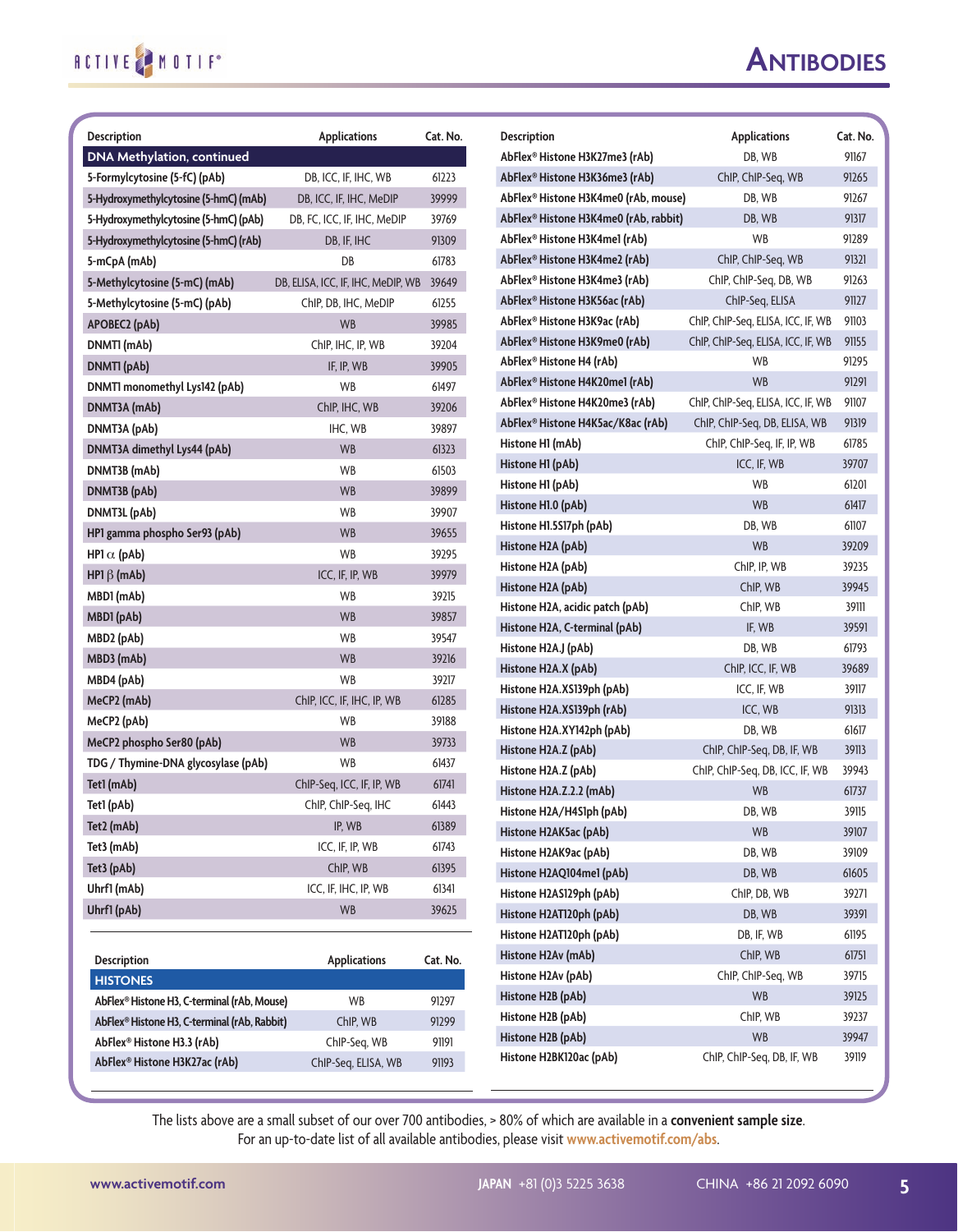## RCTIVE MOTIF

| <b>Description</b>              | <b>Applications</b>                  | Cat. No. | <b>Description</b>                         | <b>Applications</b>                  | Cat. No. |
|---------------------------------|--------------------------------------|----------|--------------------------------------------|--------------------------------------|----------|
| <b>HISTONES, continued</b>      |                                      |          | Histone H3K27me2 (pAb)                     | DB, ICC, IF, WB                      | 39919    |
| Histone H2BK120ub1 (mAb)        | ChIP, WB                             | 39623    | Histone H3K27me2me3 (mAb)                  | ChIP, ICC, IF, WB                    | 39536    |
| Histone H2BK12ac (pAb)          | ChIP, DB, IF, WB                     | 39669    | Histone H3K27me2me3 (mAb)                  | ChIP, ChIP-Seq, IF, WB               | 39535    |
| Histone H2BK15ac (pAb)          | WB                                   | 61321    | Histone H3K27me3 (mAb)                     | ChIP, ChIP-Seq, DB, ICC, IF, WB      | 61017    |
| Histone H2BK16ac (pAb)          | ChIP, WB                             | 39121    | Histone H3K27me3 (pAb)                     | ChIP, DB, ICC, IF, IP, WB            | 39156    |
| Histone H2BK46ac (pAb)          | ChIP, WB                             | 39571    | Histone H3K27me3 (pAb)                     | ChIP, ChIP-Seq, DB, ICC, IF, IHC, WB | 39155    |
| Histone H2BK46me2 (pAb)         | DB, ICC, IF, WB                      | 39567    | Histone H3K36ac (pAb)                      | ChIP, ChIP-Seq, DB, ICC, IF, WB      | 39379    |
| Histone H2BK5ac (pAb)           | ChIP, ChIP-Seq, DB, IF, WB           | 39123    | Histone H3K36me1 (pAb)                     | DB, WB                               | 61351    |
| Histone H2BK5me1 (pAb)          | DB, WB                               | 61439    | Histone H3K36me2 (mAb)                     | Chip, DB, IF, WB                     | 61019    |
| Histone H2BS14ph (mAb)          | ICC, IF, WB                          | 61011    | Histone H3K36me2 (pAb)                     | ChIP, ChIP-Seq, DB, ICC, IF, WB      | 39255    |
| Histone H3 (mAb)                | ChIP, ChIP-Seq, ICC, IF, WB          | 39763    | Histone H3K36me3 (mAb)                     | ChIP, ChIP-Seq, DB, IF, WB           | 61021    |
| Histone H3 (pAb)                | ChIP-Seq, WB                         | 61799    | Histone H3K36me3 (pAb)                     | ChIP, ChIP-Seq, DB, ICC, IF, WB      | 61101    |
| Histone H3, C-terminal (pAb)    | ELISA, WB                            | 39451    | Histone H3K37ac (pAb)                      | DB, IF, WB                           | 61587    |
| Histone H3.1 / 3.2 (mAb)        | ChIP, ChIP-Seg, ICC, IF, WB          | 61629    | Histone H3K4ac (pAb)                       | ChIP, ChIP-Seq, DB, ICC, IF, WB      | 39381    |
| Histone H3.1S28ph (mAb)         | ICC, IF, WB                          | 61697    | Histone H3K4ac (pAb)                       | ChIP, ChIP-Seq, DB, WB               | 61809    |
| Histone H3.3K27M (pAb)          | WB                                   | 61803    | Histone H3K4K9K18 (pan-biotinylated) (pAb) | DB, ICC, IF, WB                      | 61391    |
| Histone H3.3S31ph (mAb)         | ICC, IF, WB                          | 61671    | Histone H3K4me1 (mAb)                      | ChIP, ChIP-Seg, DB, WB               | 39635    |
| Histone H3.3S31ph (pAb)         | DB, IF, WB                           | 39637    | Histone H3K4me1 pAb)                       | ChIP, ChIP-Seq, DB, ICC, IF, WB      | 39297    |
| Histone H3.cs1 (pAb)            | WB                                   | 39573    | Histone H3K4me2 (mAb)                      | ChIP, ChIP-Seq, DB, ICC, IF, WB      | 39679    |
| Histone H3.X/Y (mAb)            | ICC, IF, WB                          | 61161    | Histone H3K4me2 (pAb)                      | ChIP, ChIP-Seq, DB, WB               | 39141    |
| Histone H3ac (pan-acetyl) (pAb) | ChIP, ChIP-Seg, DB, WB               | 39139    | Histone H3K4me3 (mAb)                      | ChIP, ChIP-Seg, ICC, IF, WB          | 61379    |
| Histone H3ac (pan-acetyl) (pAb) | Chip, DB, IF, WB                     | 61637    | Histone H3K4me3 (pAb)                      | ChIP, ChIP-Seq, DB, ICC, IF, IHC, WB | 39159    |
| Histone H3K122me1 (pAb)         | DB, WB                               | 39367    | Histone H3K4me3 (pAb)                      | ChIP, ChIP-Seq, DB, ICC, IF, WB      | 39915    |
| Histone H3K14ac (mAb)           | ChIP, ChIP-Seq, WB                   | 61433    | Histone H3K56ac (mAb)                      | ChIP, DB                             | 61061    |
| Histone H3K14ac (pAb)           | ChIP, ChIP-Seq, DB, IF, WB           | 39599    | Histone H3K56ac (pAb)                      | ChIP, ChIP-Seq, DB, WB               | 39281    |
| Histone H3K14ac (pAb)           | ChIP, DB, WB                         | 39697    | Histone H3K56me1 (pAb)                     | DB, WB                               | 39273    |
| Histone H3K14me1 (pAb)          | DB, IF, WB                           | 61509    | Histone H3K56me2 (pAb)                     | DB, WB                               | 39277    |
| Histone H3K14me2 (pAb)          | WB                                   | 39349    | Histone H3K79ac (pAb)                      | ChIP, DB, WB                         | 39565    |
| Histone H3K14me3 (pAb)          | DB. WB                               | 61549    | Histone H3K79me1 (pAb)                     | ChIP, DB, WB                         | 39921    |
| Histone H3K18ac (pAb)           | IF, WB                               | 39129    | Histone H3K79me2 (pAb)                     | ChIP, ChIP-Seq, DB, WB               | 39143    |
| Histone H3K18ac (pAb)           | ChIP, DB, ICC, IF, IHC, WB           | 39587    | Histone H3K79me2me3 (pAb)                  | DB, WB                               | 61543    |
| Histone H3K18ac (pAb)           | ChIP, ChIP-Seq, DB, ICC, IF, WB      | 39755    | Histone H3K9ac (mAb)                       | ChIP, ChIP-Seq, DB, ICC, IF, WB      | 61251    |
| Histone H3K18me1 (pAb)          | DB, WB                               | 39667    | Histone H3K9ac (pAb)                       | ChIP, ChIP-Seq, DB, IF, WB           | 39137    |
| Histone H3K23ac (pAb)           | ChIP, DB, ICC, IF, IP, WB            | 39131    | Histone H3K9ac (pAb)                       | ChIP, ChIP-Seq, DB, ICC, IF, WB      | 39917    |
| Histone H3K23me1 (pAb)          | DB, ICC, IF, WB                      | 39387    | Histone H3K9me0 (mAb)                      | WB                                   | 61399    |
| Histone H3K23me2 (pAb)          | ChIP, DB, ICC, IF, WB                | 39653    | Histone H3K9me1 (mAb)                      | ChIP, DB, WB                         | 39681    |
| Histone H3K23me3 (pAb)          | DB, ICC, IF                          | 61499    | Histone H3K9me1 (pAb)                      | ChIP-Seq, DB, ICC, IF, WB            | 39249    |
| Histone H3K23pr (pAb)           | DB, WB                               | 61397    | Histone H3K9me1me2me3 (pAb)                | DB, ICC, IF, WB                      | 39241    |
| Histone H3K27ac (mAb)           | ChIP, ChIP-Seq, DB, ICC, IF, WB      | 39685    | Histone H3K9me2 (mAb)                      | ChIP, DB, ICC, IF, WB                | 39683    |
| Histone H3K27ac (pAb)           | ChIP, ChIP-Seq, DB, WB               | 39135    | Histone H3K9me2 (pAb)                      | ChIP, DB, ICC, IF, IP, WB            | 39375    |
| Histone H3K27ac (pAb)           | ChIP, ChIP-Seq, DB, ICC, IF, IHC, WB | 39133    | Histone H3K9me3 (mAb)                      | DB, ICC, IF, WB                      | 39285    |
| Histone H3K27me1 (mAb)          | ChIP, ChIP-Seq, DB, ICC, IF, WB      | 61015    | Histone H3K9me3 (mAb)                      | ChIP, DB, ICC, IF, WB                | 61013    |
| Histone H3K27me1 (pAb)          | DB, ICC, IF, WB                      | 39377    | Histone H3K9me3 (pAb)                      | ChIP, ChIP-Seq, DB, ICC, IF, IHC, WB | 39161    |
| Histone H3K27me2 (mAb)          | ChIP, ChIP-Seq, WB                   | 61435    | Histone H3R17me2a (asymmetric) (pAb)       | ChIP, DB, IF, IHC, WB                | 39709    |
| Histone H3K27me2 (pAb)          | ChIP, ChIP-Seq, DB, ICC, IF, WB      | 39245    | Histone H3R17me2aK18ac (pAb)               | ChIP, DB, WB                         | 61613    |
|                                 |                                      |          |                                            |                                      |          |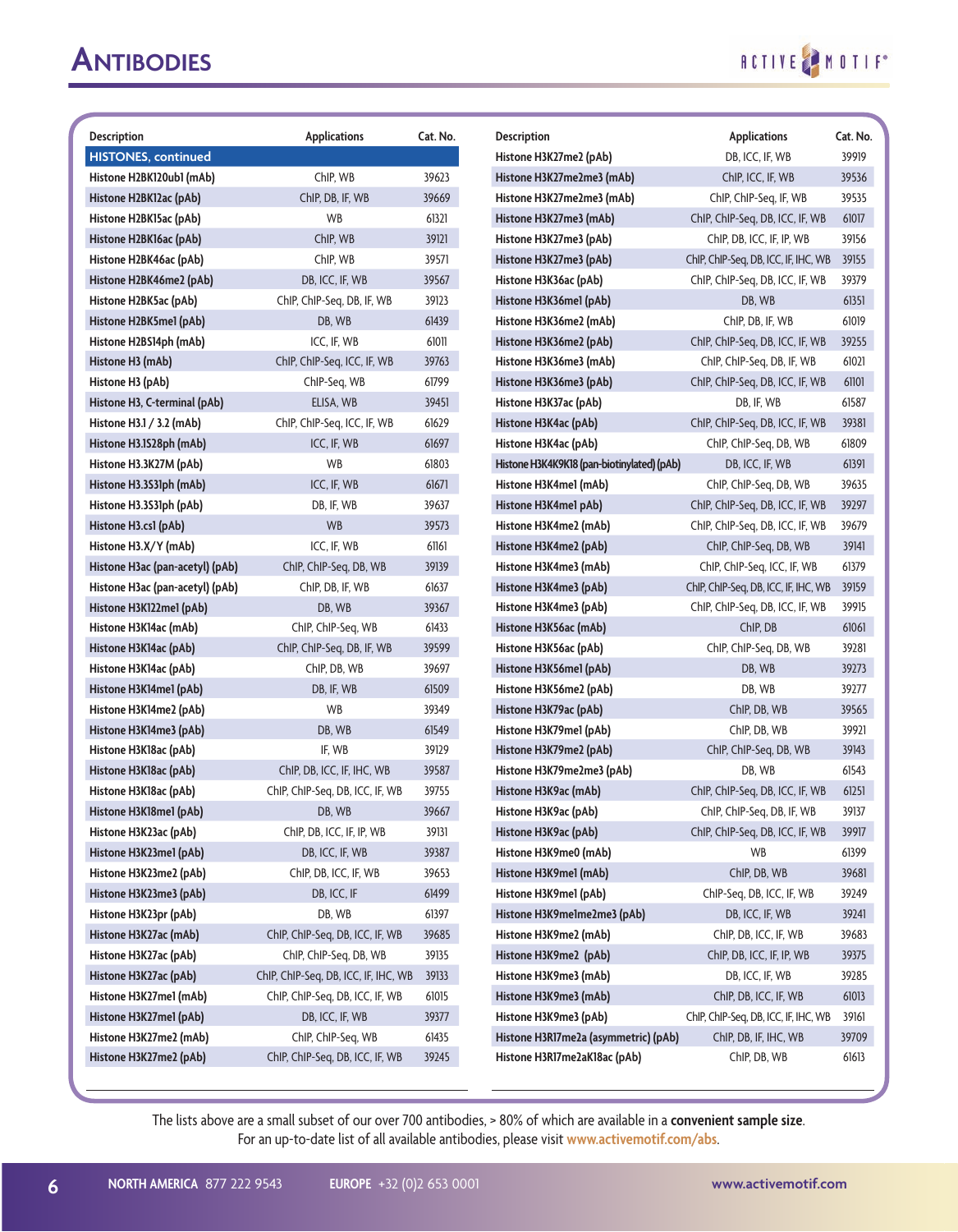#### **Antibodies**

| <b>Description</b>                         | <b>Applications</b>             | Cat. No. | <b>Description</b>                        | <b>Applications</b>                | Cat. No. |
|--------------------------------------------|---------------------------------|----------|-------------------------------------------|------------------------------------|----------|
| <b>HISTONES, continued</b>                 |                                 |          | <b>Transcriptional Regulation</b>         |                                    |          |
| Histone H3R2me2s (symmetric) (pAb)         | DB, IF, WB                      | 39703    | AATF / Che-1 (mAb)                        | IF, WB                             | 61789    |
| Histone H3R8me1 (pAb)                      | DB, WB                          | 39673    | AbFlex <sup>®</sup> Ago 1/2/3 (rAb)       | IP                                 | 91217    |
| Histone H3R8me2a (asymmetric) (pAb)        | ChIP, ChIP-Seq, DB, WB          | 39651    | AbFlex® ATM phospho Ser1981 (rAb)         | DB, WB                             | 91207    |
| Histone H3S10ph (mAb)                      | DB, ICC, IF, WB                 | 39636    | AbFlex® Bcl6 (rAb)                        | <b>WB</b>                          | 91287    |
| Histone H3S10ph (mAb)                      | ELISA, ICC, IF, WB              | 61623    | AbFlex® BMI-1 (rAb)                       | ChIP, ChIP-Seg, WB                 | 91195    |
| Histone H3S10ph (pAb)                      | ChIP, DB, ICC, IF, WB           | 39253    | AbFlex® BRD4 (rAb)                        | ChIP, ChIP-Seq                     | 91301    |
| Histone H3S10phS28ph (pAb)                 | Chip, ICC, IF, WB               | 39147    | AbFlex® c-Myc (rAb)                       | WB                                 | 91213    |
| Histone H3S28ph (mAb)                      | ELISA, IF, WB                   | 39098    | AbFlex® Cas9 (rAb)                        | ChIP, ChIP-Seq, ELISA, WB          | 91123    |
| Histone H3S28ph (mAb)                      | ICC, IF, WB                     | 61695    | AbFlex® CHD3 (rAb)                        | IP, WB                             | 91273    |
| Histone H3S28ph (pAb)                      | DB, WB                          | 39149    | AbFlex® CTCF (rAb)                        | ChIP-Seq, WB                       | 91285    |
| Histone H3T11ph (mAb)                      | DB, WB                          | 39821    | AbFlex® Dicer (rAb)                       | WB                                 | 91241    |
| Histone H3T11ph (pAb)                      | ChIP, ChIP-Seq, DB, WB          | 39151    | AbFlex® EED (rAb)                         | ChIP, ChIP-Seq, ELISA              | 91135    |
| Histone H3T32ph (mAb)                      | ICC, IF, WB                     | 61777    | AbFlex® EZH2 (rAb)                        | IP                                 | 91159    |
| Histone H3T3ph (pAb)                       | DB, ICC, IF, WB                 | 39153    | AbFlex® HIF-1 alpha (rAb)                 | <b>ELISA</b>                       | 91139    |
| Histone H3T45ph (pAb)                      | DB, WB                          | 39737    | AbFlex® HSP72 (rAb)                       | WB                                 | 91303    |
| Histone H4 (mAb)                           | ChIP, WB                        | 61521    | AbFlex® JMJD2A (rAb)                      | ELISA, WB                          | 91143    |
| Histone H4 (pAb)                           | ChIP, ChIP-Seq, WB              | 61299    | AbFlex® JMJD2C / KDM4C (rAb)              | <b>WB</b>                          | 91307    |
| Histone H4ac (pan-acetyl) (mAb)            | ICC, IF, WB                     | 39967    | AbFlex® KDM5A (rAb)                       | ChIP-Seq, WB                       | 91211    |
| Histone H4ac (pan-acetyl) (pAb)            | ChIP, ChIP-Seq, DB, ICC, IF, WB | 39925    | AbFlex® MAZ (rAb)                         | WB                                 | 91205    |
| Histone H4H18ph (pAb)                      | DB, WB                          | 61413    | AbFlex® MEIS 1/2/3 (rAb)                  | <b>WB</b>                          | 91259    |
| Histone H4K12ac (mAb)                      | ChIP, DB, WB                    | 61527    | AbFlex® Mi-2 beta (CHD4) (rAb)            | WB                                 | 91275    |
| Histone H4K12ac (pAb)                      | ChIP, ChIP-Seq, DB, ICC, IF, WB | 39165    | AbFlex® MITF (rAb)                        | ChIP-Seq                           | 91201    |
| Histone H4K16ac (mAb)                      | ChIP, DB, WB                    | 61529    | AbFlex® Nanog (rAb)                       | <b>WB</b>                          | 91251    |
| Histone H4K16ac (pAb)                      | ChIP, ChIP-Seq, DB, IF, WB      | 39167    | AbFlex® Notch1 (rAb)                      | <b>WB</b>                          | 91243    |
| Histone H4K20ac (mAb)                      | ChIP, DB                        | 61531    | AbFlex® Nucleolin (rAb)                   | WB                                 | 91231    |
| Histone H4K20me1 (mAb)                     | ChIP, ChIP-Seq, DB, ICC, IF, WB | 39727    | AbFlex <sup>®</sup> p53 (rAb)             | <b>WB</b>                          | 91247    |
| Histone H4K20me2 (mAb)                     | DB, WB                          | 61533    | AbFlex® PBX2 antibody (rAb)               | <b>WB</b>                          | 91227    |
| Histone H4K20me3 (mAb)                     | ChIP, DB, ICC, WB               | 39671    | AbFlex® RNA Pol II antibody (rAb)         | ChIP, ChIP-Seq, IF, WB             | 91151    |
| Histone H4K31me1 (pAb)                     | DB, IF, WB                      | 39385    | AbFlex® RNA pol II CTD phospho Ser2 (rAb) | ChIP, ChIP-Seq, ELISA, ICC, IF, WB | 91115    |
| Histone H4K5ac (mAb)                       | ChIP, DB, WB                    | 61523    | AbFlex® RNA pol II CTD phospho Ser5 (rAb) | ChIP, ChIP-Seq, ELISA, ICC, IF, WB | 91119    |
| Histone H4K5ac (pAb)                       | ChIP, DB, ICC, IF, WB           | 39583    | AbFlex® RNA Pol II CTD phospho Tyr1 (rAb) | ELISA, IF, WB                      | 91219    |
| Histone H4K5ac (pAb)                       | ChIP, ChIP-Seq, DB, IF, WB      | 39699    | AbFlex <sup>®</sup> Snail (rAb)           | WB                                 | 91255    |
| Histone H4K8ac (mAb)                       | ChIP, DB, WB                    | 61525    | AbFlex® Suz12 (rAb)                       | IP                                 | 91163    |
| Histone H4K8ac (pAb)                       | <b>WB</b>                       | 39171    | AbFlex® TET1 (rAb)                        | ChIP-Seq                           | 91171    |
| Histone H4K8ac (pAb)                       | ChIP, ChIP-Seq, DB, ICC, IF, WB | 61103    | AEBP2 (pAb)                               | WB                                 | 61539    |
| Histone H4K8K12K16 (pan-biotinylated)(pAb) | DB                              | 61393    | AIB1 / SRC-3 (pAb)                        | ChIP, WB                           | 39797    |
| Histone H4R3me2a (asymmetric) (pAb)        | ChIP, DB, IF, WB                | 39705    | AIB3 (pAb)                                | IHC, WB                            | 39835    |
| Histone H4R3me2s (symmetric) (pAb)         | ChIP, ChIP-Seq, DB, WB          | 61187    | AID (mAb)                                 | ChIP, WB                           | 39885    |
| Histone macroH2A1 (pAb)                    | ICC, IF, WB                     | 39593    | AIRE (pAb)                                | WB                                 | 61139    |
| Histone macroH2A1.1 (pAb)                  | ICC, IF, IHC, WB                | 39871    | AML-2/Runx3 (pAb)                         | ChIP, EMSA, ICC, IHC, WB           | 39301    |
| Histone macroH2A1.2 (mAb)                  | ICC, IF, IHC, WB                | 61427    | AML-3/Runx2 (pAb)                         | EMSA, ICC                          | 39302    |
| Histone macroH2A2 (pAb)                    | ICC, IF, IHC, WB                | 39873    | $AP-2$ (pAb)                              | ChIP, EMSA, IHC, WB                | 39001    |
|                                            |                                 |          | APOBEC2 (pAb)                             | WB                                 | 39985    |
|                                            |                                 |          |                                           |                                    |          |
|                                            |                                 |          | ARID3A (pAb)                              | <b>WB</b>                          | 61615    |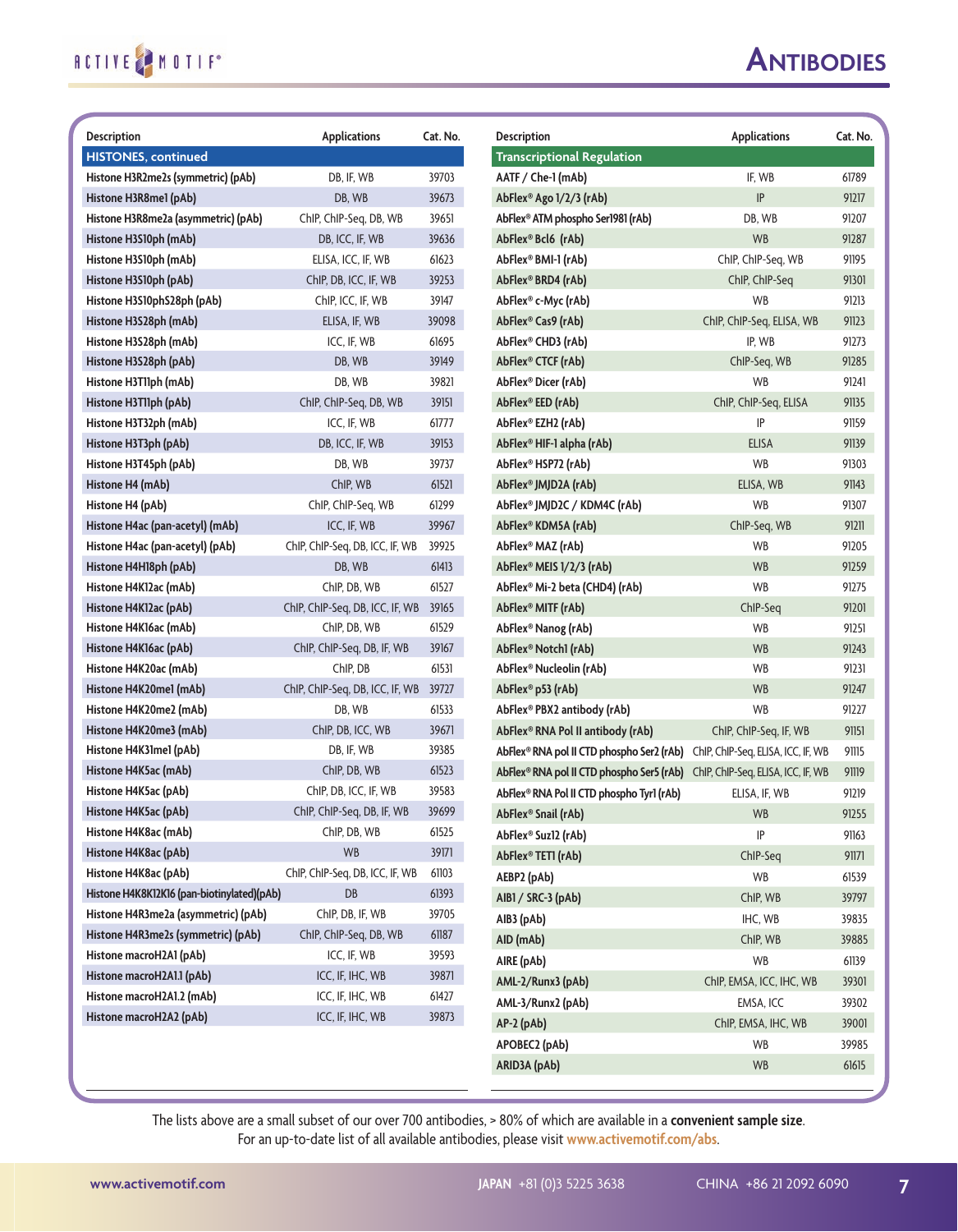## RCTIVE MOTIF

| <b>Description</b>                           | <b>Applications</b>                    | Cat. No. | <b>Description</b>   | <b>Applications</b>     | Cat. No. |
|----------------------------------------------|----------------------------------------|----------|----------------------|-------------------------|----------|
| <b>Transcriptional Regulation, continued</b> |                                        |          | DHX9 (mAb)           | ICC, IF, WB             | 61705    |
| ASH2L (pAb)                                  | ChIP, ChIP-Seq, WB                     | 39099    | DMAP1 (pAb)          | IP, WB                  | 61675    |
| ATAD2 (pAb)                                  | IP, WB                                 | 61369    | DP1 (pAb)            | <b>WB</b>               | 61145    |
| ATF-2 (pAb)                                  | WB                                     | 40977    | DR4 (mAb)            | WB                      | 40934    |
| ATF-2 phospho Thr71 (mAb)                    | <b>WB</b>                              | 40975    | DR6 (pAb)            | <b>WB</b>               | 40927    |
| ATF-6 (mAb)                                  | ChIP, EMSA, FC, IHC, WB                | 40962    | E1A (mAb)            | ICC, IF, IP, WB         | 39771    |
| ATF1 (pAb)                                   | <b>WB</b>                              | 61563    | EDFI (pAb)           | IP, WB                  | 61257    |
| ATF4 (pAb)                                   | WB                                     | 61655    | EED (mAb)            | ChIP, ChIP-Seq, IHC     | 61203    |
| ATRX (pAb)                                   | WB                                     | 61049    | EKLF (mAb)           | ChIP, IP, WB            | 61233    |
| BAP1 (pAb)                                   | WB                                     | 61501    | Elk-1 (pAb)          | IP, WB                  | 61301    |
| BAZ2A (pAb)                                  | <b>WB</b>                              | 61707    | ERR- $\alpha$ (pAb)  | <b>WB</b>               | 61047    |
| beta-Catenin (pAb)                           | IP, WB                                 | 61487    | ETO / RUNXITI (pAb)  | IP, WB                  | 61109    |
| BLIMP1 / PRDM1 (pAb)                         | <b>WB</b>                              | 61053    | Ets-1 (pAb)          | ChIP-Seq, WB            | 39580    |
| BMI-1 (mAb)                                  | ChIP, ChIP-Seq, IF, IHC, WB            | 39993    | EuHMT1 (pAb)         | <b>WB</b>               | 39777    |
| Boris / CTCFL (pAb)                          | ChIP, ChIP-Seq, WB                     | 39851    | EZH1 (pAb)           | <b>WB</b>               | 61583    |
| BRD2 (pAb)                                   | ChIP, ChIP-Seq                         | 61797    | EZH2 (pAb)           | ChIP, ChIP-Seq, IHC, IP | 39901    |
| <b>BRD4</b> (pAb)                            | ChIP, ChIP-Seq, IHC, WB                | 39909    | EZH2 (pAb)           | ChIP, IF, IP, WB        | 39933    |
| BRD8 / SMAP2 (pAb)                           | ChIP, ChIP-Seq, WB                     | 61007    | FosB (mAb)           | WB                      | 40960    |
| <b>BRD9</b> (pAb)                            | ChIP, ChIP-Seq, IHC, IP, WB            | 61537    | FOXGI (pAb)          | ChIP, ChIP-Seq, WB      | 61211    |
| c-Fos (pAb)                                  | WB                                     | 61421    | FOXL2 (pAb)          | WB                      | 61283    |
| c-Myc (mAb)                                  | EMSA, IP, WB                           | 61075    | FOXM1 (pAb)          | <b>WB</b>               | 61693    |
| Cl7orf96 (pAb)                               | WB                                     | 61753    | FOXO1/FKHR (pAb)     | IP, WB                  | 39629    |
| CI7 or f96 phospho Ser15 (pAb)               | DB                                     | 61745    | FOXO3 (pAb)          | <b>WB</b>               | 61593    |
| CAF-1 p150 (mAb)                             | ICC, IF, IP, WB                        | 39997    | FOXO4 (pAb)          | WB                      | 61573    |
| CARM1 (pAb)                                  | ChIP, IHC, IP, WB                      | 39251    | FOXP1 (mAb)          | ChIP, EMSA, WB          | 61309    |
| Cas9 (mAb)                                   | ChIP, ICC, IF, IP, WB                  | 61577    | GATA-1 (pAb)         | ChIP, ChIP-Seq          | 61535    |
| CBX8 (pAb)                                   | <b>WB</b>                              | 61237    | GATA-4 (pAb)         | <b>WB</b>               | 39893    |
| CDK8 (pAb)                                   | ChIP, ChIP-Seq, WB                     | 61481    | GATA-6 (pAb)         | ICC, IF, WB             | 61063    |
| CDK9 (pAb)                                   | <b>WB</b>                              | 61559    | GCN5 (pAb)           | IP, WB                  | 39831    |
| CDX1 (mAb)                                   | ChIP, IF, IHC, WB                      | 61791    | Geminin (pAb)        | IF, IP, WB              | 61135    |
| CHD1 (mAb)                                   | ICC, IF, WB                            | 39989    | GFI1 (pAb)           | <b>WB</b>               | 61553    |
| CHD2 (pAb)                                   | WB                                     | 39363    | GLI1 (pAb)           | WB                      | 61215    |
| CHD3 (mAb)                                   | ICC, IF, IP, WB                        | 61469    | GLIS1 (mAb)          | IF, WB                  | 61801    |
| Chd5 (mAb)                                   | ICC, IF, WB                            | 61683    | Goosecoid (pAb)      | WB                      | 61121    |
| CoREST (pAb)                                 | <b>WB</b>                              | 39955    | HIF-1 alpha (mAb)    | IHC, WB                 | 61275    |
| CREB (mAb)                                   | WB                                     | 40961    | HIF-1 alpha (pAb)    | ChIP, ChIP-Seq, WB      | 39665    |
| CTBP (pAb)                                   | <b>WB</b>                              | 39847    | HIPK1 (mAb)          | ICC, IF                 | 39725    |
| CTBP2 (pAb)                                  | ChIP, ChIP-Seq, WB                     | 61261    | HIPK2 (mAb)          | ICC, IF, IHC, IP, WB    | 39677    |
| <b>CTCF</b> (pAb)                            | ChIP, ChIP-Seq, EMSA, ICC, IF, IHC, WB | 61311    | HIRA (mAb)           | IP, WB                  | 39555    |
| CtlP (mAb)                                   | ICC, IF, IP, WB                        | 61141    | HIRA (mAb)           | ICC, IF, WB             | 39557    |
| <b>CUL4B</b> (pAb)                           | <b>WB</b>                              | 61445    | HMG-1 (pAb)          | WB                      | 39551    |
| CXXCI (pAb)                                  | <b>WB</b>                              | 39203    | HMGA1 (pAb)          | ICC, IF, WB             | 39615    |
| Cxxc4 (pAb)                                  | <b>WB</b>                              | 61679    | HMGA2 / HMGI-C (pAb) | IP, WB                  | 61041    |
| DAX-1 / NR0B1 (mAb)                          | ICC, IF, IHC, WB                       | 39983    | HMGN1 (pAb)          | IP, WB                  | 39833    |
| Ddit3 (mAb)                                  | IP, WB                                 | 61349    | Hmgn2 (pAb)          | WB                      | 61353    |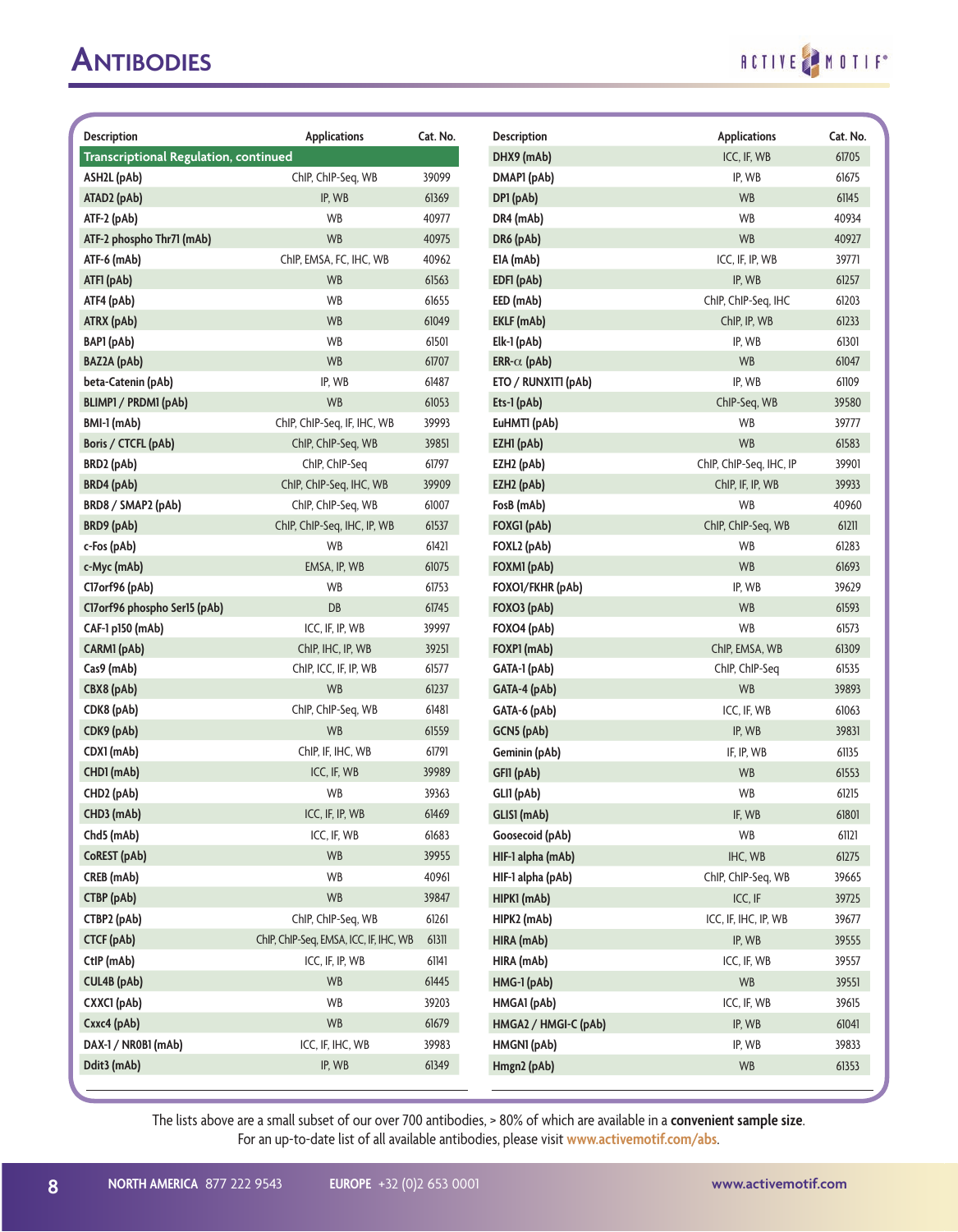#### **Antibodies**

| <b>Description</b>                           | <b>Applications</b>         | Cat. No. | <b>Description</b>               | <b>Applications</b>                   | Cat. No. |
|----------------------------------------------|-----------------------------|----------|----------------------------------|---------------------------------------|----------|
| <b>Transcriptional Regulation, continued</b> |                             |          | $LXR-\beta$ (pAb)                | ChIP, ChIP-Seq, WB                    | 61177    |
| HNF-3 $\alpha$ / FOXA1 (mAb)                 | ChIP, ChIP-Seq, IHC, WB     | 39837    | MAF (pAb)                        | WB                                    | 61635    |
| HNF-3 $\beta$ / FOXA2 (pAb)                  | IHC, WB                     | 39827    | MALTI (mAb)                      | <b>WB</b>                             | 39395    |
| HNF4A (pAb)                                  | ICC, IF, WB                 | 61189    | MASHI (mAb)                      | IHC, WB                               | 61271    |
| HOXA9 (pAb)                                  | <b>WB</b>                   | 39825    | MAZ (mAb)                        | ChIP, EMSA, WB                        | 39935    |
| HP1 gamma phospho Ser93 (pAb)                | <b>WB</b>                   | 39655    | MBD1 (pAb)                       | <b>WB</b>                             | 39857    |
| HP1 $\alpha$ (pAb)                           | <b>WB</b>                   | 39295    | MBD2 (pAb)                       | <b>WB</b>                             | 39547    |
| HP1 $\beta$ (mAb)                            | ICC, IF, IP, WB             | 39979    | MBD3 (mAb)                       | WB                                    | 39216    |
| HSC70 / HSP7C (mAb)                          | ICC, IF, IP, WB             | 61207    | MBD4 (pAb)                       | <b>WB</b>                             | 39217    |
| HSP72 (mAb)                                  | ICC, IF, IP, WB             | 61209    | MeCP2 (mAb)                      | ChIP, ICC, IF, IHC, IP, WB            | 61285    |
| Ikaros (mAb)                                 | ChIP, ChIP-Seq, WB          | 39355    | MeCP2 (pAb)                      | <b>WB</b>                             | 39188    |
| Ikaros (pAb)                                 | ChIP, EMSA, WB              | 39291    | MeCP2 phospho Ser80 (pAb)        | <b>WB</b>                             | 39733    |
| IKKi/IKKε (pAb)                              | <b>WB</b>                   | 40957    | MED1 (pAb)                       | IP, WB                                | 61065    |
| IKK $\alpha$ (mAb)                           | WB                          | 40905    | MED <sub>15</sub> (pAb)          | IP, WB                                | 61589    |
| IKK $\beta$ (mAb)                            | <b>WB</b>                   | 40906    | MEIS 1/2/3 (mAb)                 | ChIP, EMSA, ICC, IF, IHC, WB          | 39795    |
| IKKß (mAb)                                   | IP, WB                      | 40907    | Menin (pAb)                      | ChIP, ChIP-Seg, WB                    | 61005    |
| IKK $\gamma$ (mAb)                           | <b>WB</b>                   | 40908    | $Mi-2$ (mAb)                     | IF, IP, WB                            | 61463    |
| ING1 (mAb)                                   | ICC, IF, WB                 | 61459    | Mi-2 beta (mAb)                  | <b>WB</b>                             | 39695    |
| INHAT-1/TAF-1 $\alpha$ /TAF-1 $\beta$ (pAb)  | ICC. WB                     | 39202    | Mi-2 beta (pAb)                  | ICC, IF, IHC, WB                      | 39289    |
| INHAT-2/pp32 (pAb)                           | <b>WB</b>                   | 39213    | MINA (pAb)                       | <b>WB</b>                             | 61713    |
| IRF-2 (pAb)                                  | <b>WB</b>                   | 61281    | MITF (mAb)                       | ChIP, ChIP-Seq, EMSA, ICC, IF, IP, WB | 39789    |
| IRF-3 (pAb)                                  | ChIP, WB                    | 39371    | MLL / HRX (mAb)                  | ChIP, IP, WB                          | 39829    |
| IRF-4 (pAb)                                  | <b>WB</b>                   | 61511    | MMSET / WHSC1 (mAb)              | ICC, IF, WB                           | 39879    |
| IRF-5 (pAb)                                  | ChIP, ChIP-Seq, WB          | 61269    | MRG15 (pAb)                      | WB                                    | 39361    |
| IKB $\alpha$ (mAb)                           | <b>WB</b>                   | 40903    | MTA2 (pAb)                       | <b>WB</b>                             | 39359    |
| IKB $\alpha$ phospho Ser32,36 (mAb)          | WB                          | 40904    | MXD1 (mAb)                       | ChIP, IP, WB                          | 61739    |
| JARIDIC / KDM5C (pAb)                        | <b>WB</b>                   | 39263    | Myf-5 (mAb)                      | ICC, IF, WB                           | 39801    |
| JMJD2A (mAb)                                 | WB                          | 39815    | MyoD (mAb)                       | ICC, IF, WB                           | 39991    |
| JMJD2B / KDM4B (pAb)                         | ICC, IF, IP, WB             | 61221    | N-Myc (pAb)                      | ChIP-Seq, WB                          | 61185    |
| JMJD2D (pAb)                                 | WB                          | 39247    | Nanog (mAb)                      | ICC, IF, WB                           | 61627    |
| JMJD2F (pAb)                                 | <b>WB</b>                   | 39257    | Nanog (pAb)                      | ChIP, ChIP-Seq, ICC, IF, WB           | 61419    |
| JunB (pAb)                                   | WB                          | 39549    | NCOA1 (pAb)                      | WB                                    | 61653    |
| JunD (pAb)                                   | ChIP-Seq, IP, WB            | 61403    | NCoA4 / ELE1 (pAb)               | WB                                    | 39895    |
| Kaiso (mAb)                                  | WB                          | 39365    | NF-1A (pAb)                      | ICC, IF, IHC, WB                      | 39397    |
| KLF4 (pAb)                                   | WB                          | 39745    | NF-1B2 (pAb)                     | ChIP, EMSA, IF, WB                    | 39091    |
| KLF5 (pAb)                                   | ChIP, ChIP-Seq, ICC, IF, WB | 61099    | NFATC2 (pAb)                     | IP, WB                                | 61621    |
| KLF6 (mAb)                                   | IHC, WB                     | 61297    | NFIKB p100 (pAb)                 | WB                                    | 39687    |
| KLF6 (pAb)                                   | WB                          | 61243    | NFIKB p50 (pAb)                  | WB                                    | 39037    |
| KMT2E (MLL5) (pAb)                           | <b>WB</b>                   | 61447    | NFIKB p65 (mAb)                  | ChIP, WB                              | 40916    |
| L3MBTL1 (pAb)                                | ChIP, WB                    | 39182    | NFIKB p65 (pAb)                  | ChIP, ChIP-Seq, EMSA, WB              | 39369    |
| L3MBTL2 (pAb)                                | IP, WB                      | 39569    | NFIKB p65 phospho Ser529 (pAb)   | <b>WB</b>                             | 39691    |
| LAP2 alpha (mAb)                             | WB                          | 39267    | NFIKB p65 phospho Ser536 y (pAb) | WB                                    | 39675    |
| LIN28A (pAb)                                 | ICC, IF, WB                 | 61191    | <b>NKX2.5 (pAb)</b>              | WB                                    | 61267    |
| LSD1 / KDM1A (pAb)                           | ChIP, IP, WB                | 39186    | NonO (pAb)                       | IP, WB                                | 61247    |
| LXR- $\alpha$ (pAb)                          | ChIP, ChIP-Seq, WB          | 61175    | Notch1 (mAb)                     | WB                                    | 61147    |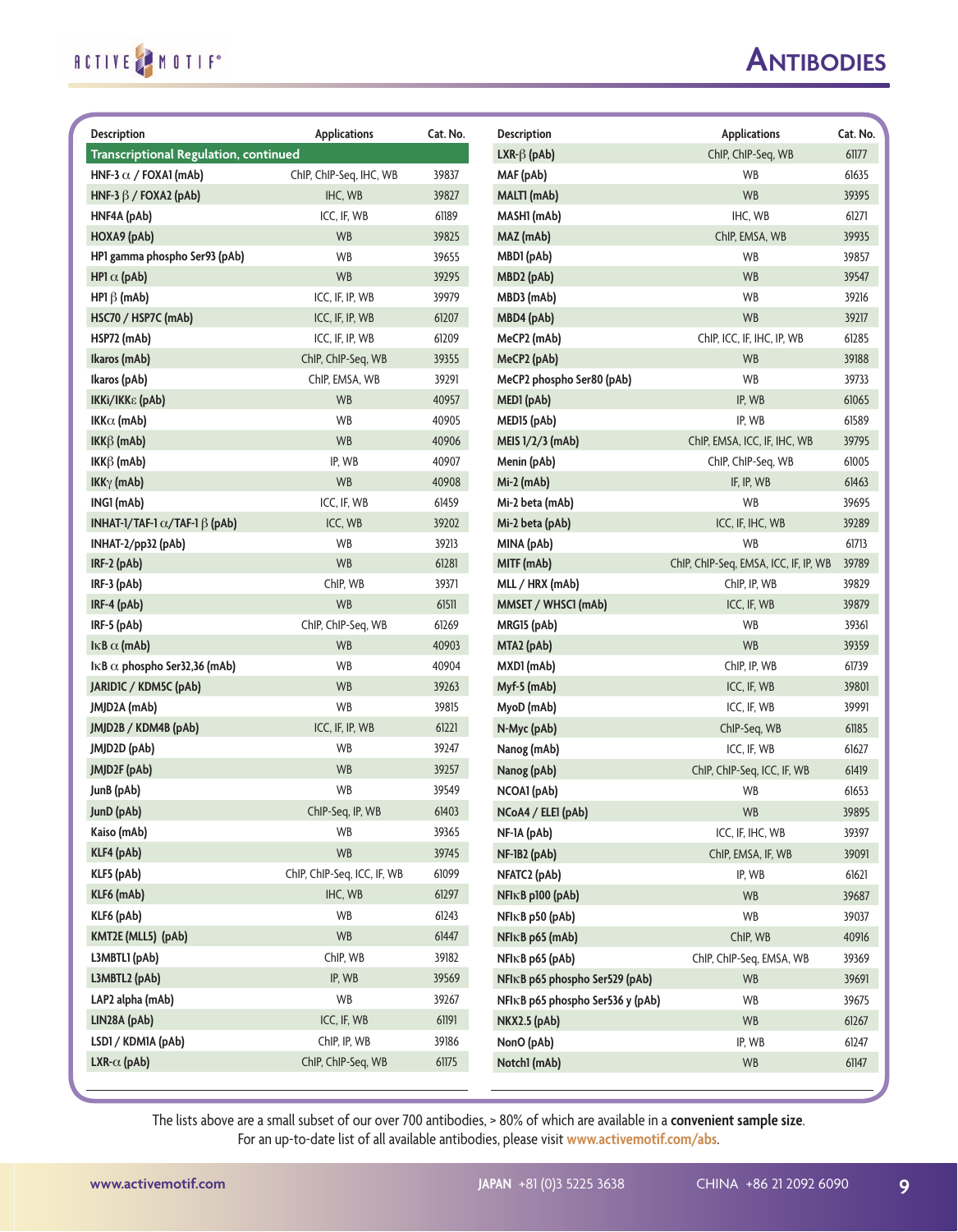| <b>Description</b>                    | <b>Applications</b>         | Cat. No. | Description                          | <b>Applications</b>              | Cat. No. |
|---------------------------------------|-----------------------------|----------|--------------------------------------|----------------------------------|----------|
| Transcriptional Regulation, continued |                             |          | PRDM1 / BLIMP1 (mAb)                 | IHC, IP, WB                      | 61167    |
| Notch3 (mAb)                          | WB                          | 61149    | PRMT5 (pAb)                          | ChIP-Seq, WB                     | 61001    |
| NR0B1 (pAb)                           | <b>WB</b>                   | 61661    | PRMT6 (pAb)                          | WB                               | 61003    |
| NR2C2 (pAb)                           | WB                          | 61279    | Progerin (mAb)                       | ICC, IF, WB                      | 39965    |
| NR3C1 (pAb)                           | <b>WB</b>                   | 61519    | Prox1 (mAb)                          | IF, WB                           | 61091    |
| NRFI (pAb)                            | <b>WB</b>                   | 61673    | Prox1 (mAb)                          | ICC, IF, IHC                     | 61093    |
| NRF2 (pAb)                            | ChIP, ChIP-Seq, WB          | 61599    | PXR (pAb)                            | <b>WB</b>                        | 39589    |
| Nucleolin (mAb)                       | ICC, IF, WB                 | 39541    | RAP1 / TERF2IP (mAb)                 | WB                               | 61235    |
| O-GlcNAc (mAb)                        | IP, WB                      | 61453    | RAR- $\alpha$ (mAb)                  | EMSA, IHC, WB                    | 39971    |
| Oct-4 (pAb)                           | ChIP, ChIP-Seq, ICC, IF, WB | 39811    | $RAR-\beta$ (mAb)                    | EMSA, IHC, WB                    | 61027    |
| OGA/O-GlcNAcase (pAb)                 | IP, WB                      | 61425    | $RAR-\gamma$ (mAb)                   | EMSA, IHC, WB                    | 39973    |
| OGT/O-GlcNAc transferase (pAb)        | ChIP, ChIP-Seq, WB          | 61355    | RB1 (pAb)                            | IP, WB                           | 61585    |
| Osteoprotegerin (OPG) (mAb)           | <b>WB</b>                   | 40938    | RbAp46/48 (pAb)                      | ChIP, WB                         | 39198    |
| p53 (mAb)                             | ChIP, IP, WB                | 39553    | RBBP5 (pAb)                          | ChIP, ChIP-Seq, WB               | 61405    |
| p53 (pAb)                             | <b>WB</b>                   | 61657    | RBM39 (pAb)                          | <b>WB</b>                        | 61669    |
| p73 (mAb)                             | WB                          | 40972    | RBPJ (mAb)                           | ChIP, EMSA, ICC, IF              | 61505    |
| p73∆N (mAb)                           | <b>WB</b>                   | 40973    | <b>REST</b> (pAb)                    | <b>WB</b>                        | 61571    |
| PAF1 (pAb)                            | WB                          | 61567    | RING1 (pAb)                          | WB                               | 61517    |
| PAX5 (pAb)                            | <b>WB</b>                   | 61565    | Ring1B (mAb)                         | ChIP, ChIP-Seq, ICC, IF, IP, WB  | 39663    |
| PAX6 (pAb)                            | WB                          | 61611    | RNA pol II (mAb)                     | ChIP, ChIP-Seq, ICC, IF, WB      | 39097    |
| PAX7 (mAb)                            | ICC, IF, WB                 | 39803    | RNA pol II (mAb)                     | ChIP, ChIP-Seq, ICC, IF, WB      | 61667    |
| PAX9 (mAb)                            | IHC, WB                     | 61077    | RNA pol II CTD phospho Ser2 (mAb)    | ChIP, ChIP-Seq, ICC, IF, IP, WB  | 61083    |
| PBRM1 (pAb)                           | ChIP-Seq, WB                | 61381    | RNA pol II CTD phospho Ser2 (pAb)    | IP, WB                           | 39563    |
| PBX, long form (mAb)                  | <b>WB</b>                   | 61151    | RNA pol II CTD phospho Ser5 (mAb)    | ChIP, ChIP-Seq, ICC, IF, IP, WB  | 61085    |
| PBX1b (mAb)                           | ChIP, IHC, WB               | 61165    | RNA pol II CTD phospho Ser5 (pAb)    | ChIP, ICC, IF, WB                | 39233    |
| PBX2 mAb)                             | IHC, WB                     | 61155    | RNA pol II CTD phospho Ser5 (pAb)    | ChIP, ChIP-Seq, WB               | 39749    |
| PCL2 (mAb)                            | WB                          | 61153    | RNA pol II CTD phospho Ser7 (mAb)    | ChIP, ChIP-Seq, ICC, IF, IP, WB  | 61087    |
| PDX1 (pAb)                            | WB                          | 61289    | RNA pol II CTD phospho Ser7 (mAb)    | ICC, IF, WB                      | 61703    |
| PELP1 (pAb)                           | <b>WB</b>                   | 61263    | RNA pol II CTD phospho Thr4 (mAb)    | ChIP, DB, ELISA, ICC, IF, IP, WB | 61361    |
| PGC1-ß (pAb)                          | WB                          | 39859    | RNA pol II CTD phospho Thr4 (pAb)    | WB                               | 61307    |
| PHB / Prohibitin (pAb)                | <b>WB</b>                   | 61217    | RNA pol II CTD phospho Tyr1 (mAb)    | ChIP, IP, WB                     | 61383    |
| Phc1 (mAb)                            | ICC, IF, IP, WB             | 39723    | RNA pol II CTD Ser2ph / Ser5ph (mAb) | ChIP, ChIP-Seq, ICC, IF, WB      | 61665    |
| Phc2 (mAb)                            | ChIP, ICC, IF, IP, WB       | 39661    | Rsf1 (pAb)                           | WB                               | 39579    |
| PHF20 (pAb)                           | WB                          | 61123    | <b>RUVBLI</b> (pAb)                  | WB                               | 61711    |
| PHF6 (pAb)                            | WB                          | 61807    | $RXR-\gamma$ (mAb)                   | EMSA, IHC, WB                    | 61033    |
| PHF8 (pAb)                            | WB                          | 39711    | RYBP (pAb)                           | WB                               | 61461    |
| PIM2 (mAb)                            | IHC, WB                     | 61159    | SALL4 (pAb)                          | IP, WB                           | 39957    |
| PITX2 (pAb)                           | WB                          | 61303    | SATB1 (pAb)                          | WB                               | 39839    |
| PKC-B (pAb)                           | <b>WB</b>                   | 61733    | SATB2 (pAb)                          | WB                               | 61575    |
| PKM2 (pAb)                            | WB                          | 61423    | SET8 / PR-SET7 (pAb)                 | WB                               | 61009    |
| PLZF (mAb)                            | ChIP, ICC, IF, IP, WB       | 39987    | SFMBTI (pAb)                         | ChIP, ChIP-Seq, IF, IP, WB       | 61759    |
| PML (mAb)                             | ICC, IF, IP, WB             | 39773    | SIN3A (pAb)                          | ChIP, WB                         | 39865    |
| POLR2B (pAb)                          | IP, WB                      | 61557    | SIP1 (mAb)                           | ICC, IF, IHC, WB                 | 61095    |
| PP2A (pAb)                            | ChIP, WB                    | 39192    | SIP1 (pAb)                           | WB                               | 61113    |
| PPMID (pAb)                           | WB                          | 61591    | SIRTI (mAb)                          | ICC, IF, IP, WB                  | 39353    |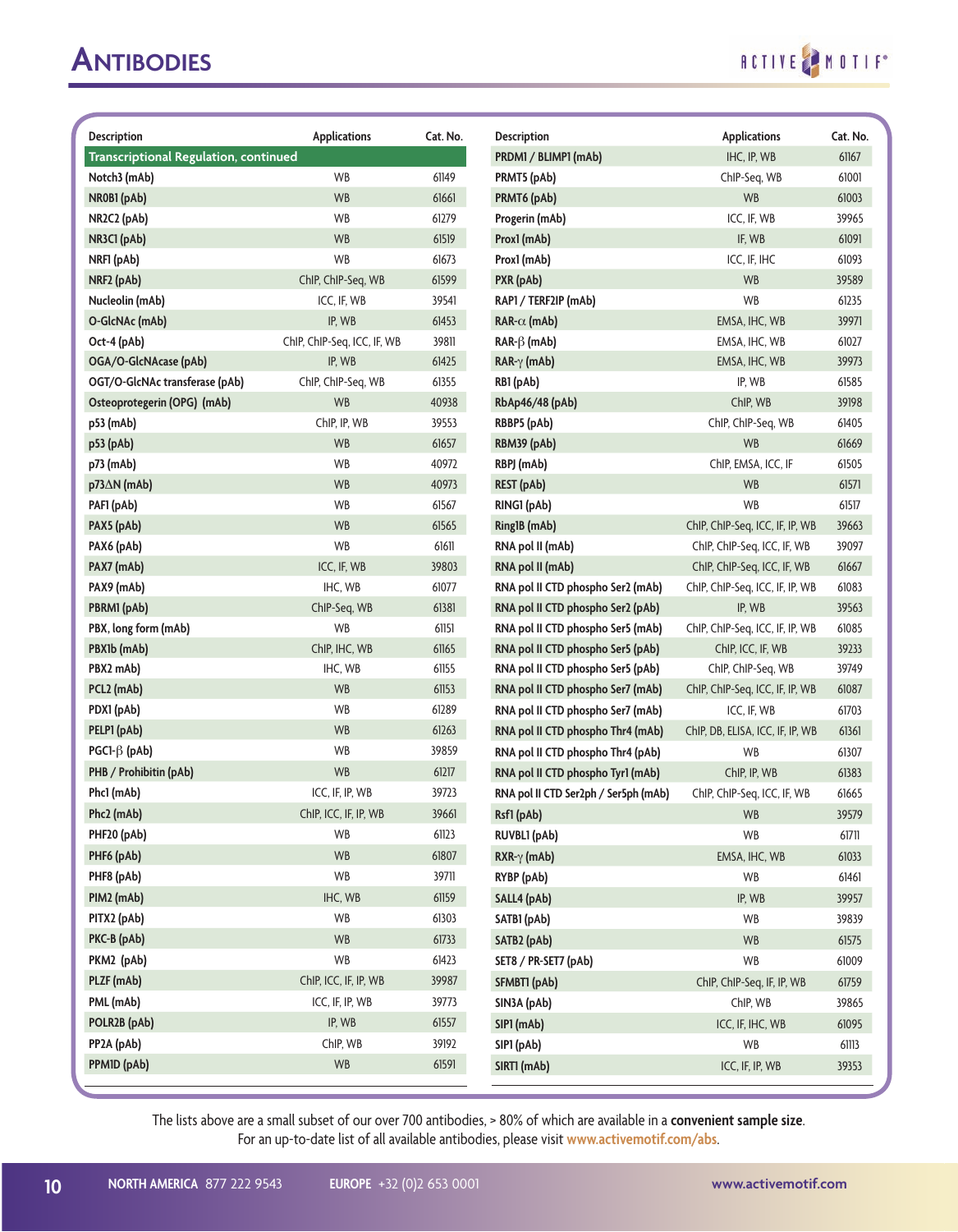#### **Antibodies**

**Description Applications Cat. No.**

| <b>Description</b>                           | <b>Applications</b>         | Cat. No. | <b>Description</b>                  | <b>Applications</b>       |  |
|----------------------------------------------|-----------------------------|----------|-------------------------------------|---------------------------|--|
| <b>Transcriptional Regulation, continued</b> |                             |          | <b>STAT5B</b> (pAb)                 | IP, WB                    |  |
| SIRT2 (mAb)                                  | <b>WB</b>                   | 61365    | STAT6 (pAb)                         | <b>WB</b>                 |  |
| SIRT2 (pAb)                                  | ICC, IF, WB                 | 61045    | Supt16H / Spt16 (pAb)               | <b>WB</b>                 |  |
| SIRT2 phospho Ser331 (mAb)                   | <b>WB</b>                   | 61363    | SUV39H1 (mAb)                       | ChIP, ICC, IP, WB         |  |
| SIRT6 (pAb)                                  | IP, WB                      | 39911    | Suz12 (mAb)                         | ChIP, IHC, IP             |  |
| SMAD3 (pAb)                                  | <b>WB</b>                   | 61249    | Suz12 (pAb)                         | ChIP, ChIP-Seq, IF, WB    |  |
| SMAD4 (pAb)                                  | IP, WB                      | 61631    | TAL-1 (mAb)                         | EMSA, IHC, WB             |  |
| SMARCA1 / SNF2L1 (mAb)                       | IHC, WB                     | 61465    | TAZ / WWTR1 (pAb)                   | WB                        |  |
| SMARCA2 / BRM (mAb)                          | ChIP, ICC, IF, WB           | 39805    | TCF4 (pAb)                          | <b>WB</b>                 |  |
| SMARCA4 / BRG1 (mAb)                         | ICC, IF, WB                 | 39807    | TCF7 (pAb)                          | <b>WB</b>                 |  |
| SMARCA4 (mAb)                                | ICC, IF, WB                 | 61625    | TCF7L1 / TCF3 (pAb)                 | ChIP, ChIP-Seq, WB        |  |
| SMARCA5 (mAb)                                | ChIP, ICC, IF, IP, WB       | 39543    | TDG / Thymine-DNA glycosylase (pAb) | WB                        |  |
| SMARCALI / HARP (mAb)                        | IP, WB                      | 61115    | TEAD1 (pAb)                         | <b>WB</b>                 |  |
| SMARCB1 (mAb)                                | ICC, IF, WB                 | 61649    | Tet1 (mAb)                          | ChIP-Seq, ICC, IF, IP, WB |  |
| SMARCC1 / BAF155 (pAb)                       | ICC, IF, WB                 | 61409    | Tet1 (pAb)                          | ChIP, ChIP-Seq, IHC       |  |
| SMARCC2 / BAF170 (pAb)                       | ICC, IF, WB                 | 61471    | Tet2 (mAb)                          | IP, WB                    |  |
| SMARCEI (pAb)                                | <b>WB</b>                   | 61729    | Tet3 (mAb)                          | ICC, IF, IP, WB           |  |
| SMRT / NCoR2 (mAb)                           | <b>WB</b>                   | 61105    | Tet3 (pAb)                          | ChIP, WB                  |  |
| SMRT / NCoR2 (pAb)                           | <b>WB</b>                   | 39845    | TIEG1 / KLF10 (pAb)                 | <b>WB</b>                 |  |
| Smyd3 (pAb)                                  | IHC, WB                     | 61407    | TORC2 (pAb)                         | IP, WB                    |  |
| SNAI1 / Snail (mAb)                          | IHC, WB                     | 61367    | TRIM24 (pAb)                        | IP, WB                    |  |
| SND1 (mAb)                                   | ICC, IF, IHC, IP, WB        | 61473    | TRIM37 (pAb)                        | <b>WB</b>                 |  |
| SNF5 (pAb)                                   | <b>WB</b>                   | 39775    | TWIST (mAb)                         | ICC, IF, IHC, WB          |  |
| Sox11 (pAb)                                  | <b>WB</b>                   | 61181    | <b>UBE2N</b> (pAb)                  | WB                        |  |
| Sox2 (pAb)                                   | ChIP, ChIP-Seq, ICC, IF, WB | 39843    | Ubn1 (pAb)                          | <b>WB</b>                 |  |
| SOX6 (pAb)                                   | <b>WB</b>                   | 61749    | Uhrf1 (mAb)                         | ICC, IF, IHC, IP, WB      |  |
| Sp1 (pAb)                                    | ChIP, ChIP-Seq, IF, WB      | 39058    | UTFI (pAb)                          | <b>WB</b>                 |  |
| Sp1 non-phospho (pAb)                        | WB                          | 39809    | VDR (pAb)                           | <b>WB</b>                 |  |
| Sp1 phospho Ser101 (pAb)                     | <b>WB</b>                   | 39757    | YAP1 (pAb)                          | IP. WB                    |  |
| SP3 (pAb)                                    | WB                          | 61569    | YY1 (pAb)                           | ChIP-Seq, IHC, IP, WB     |  |
| SREBP-1 (mAb)                                | EMSA, IP, WB                | 39939    | ZEB1 (pAb)                          | IP, WB                    |  |
| SREBP-2 (mAb)                                | WB                          | 39941    |                                     |                           |  |
| SRF (mAb)                                    | ChIP, ChIP-Seq, IF, IHC, WB | 61385    |                                     |                           |  |
| SSRP1 (pAb)                                  | WB                          | 61455    |                                     |                           |  |
| STATI phospho Ser727 (pAb)                   | DB, WB                      | 39633    |                                     |                           |  |
| STATI $\alpha$ (pAb)                         | WB                          | 39059    |                                     |                           |  |
| STAT2 (pAb)                                  | IP, WB                      | 61651    |                                     |                           |  |
| STAT2 phospho Tyr689 (pAb)                   | DB, WB                      | 39611    |                                     |                           |  |
| STAT3 (pAb)                                  | <b>WB</b>                   | 61645    |                                     |                           |  |
| STAT3 phospho Ser727 (pAb)                   | DB, WB                      | 39613    |                                     |                           |  |
| STAT3 phospho Tyr705 (pAb)                   | DB, WB                      | 39595    |                                     |                           |  |
| STAT4 (pAb)                                  | WB                          | 61507    |                                     |                           |  |
| STAT5A (pAb)                                 | IP, WB                      | 61133    |                                     |                           |  |
| STAT5A/B phospho Ser726/Ser731 (pAb)         | DB, WB                      | 39597    |                                     |                           |  |
| STAT5A/B phospho Tyr694/Tyr699 (pAb)         | DB, WB                      | 39617    |                                     |                           |  |